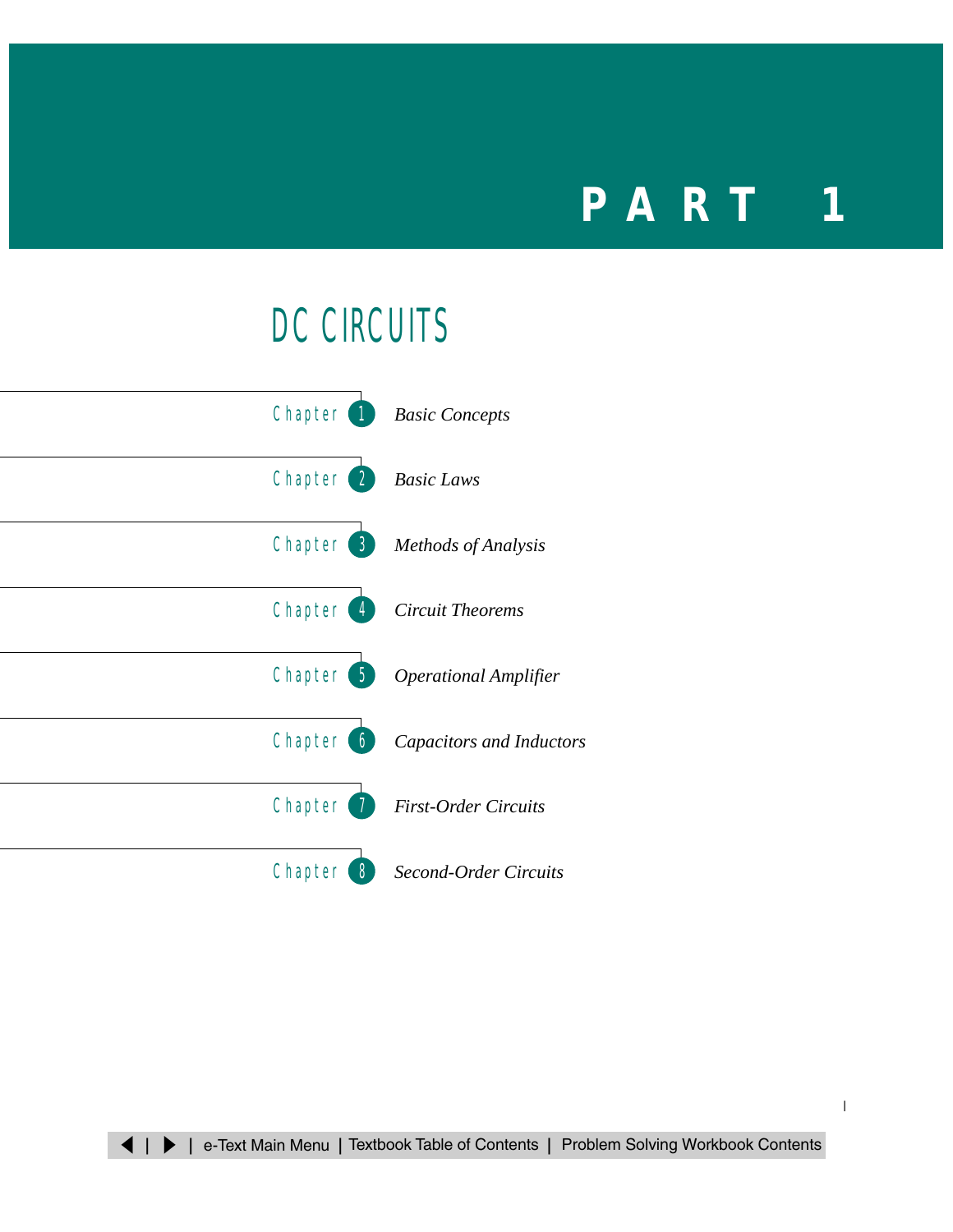## [CHAPTER](#page-0-0) BASIC [CONCEPTS](#page-0-0) 1

<span id="page-1-0"></span>*It is engineering that changes the world.*

—Isaac Asimov

## *Historical Profiles*

**Alessandro Antonio Volta** (1745–1827), an Italian physicist, invented the electric battery—which provided the first continuous flow of electricity—and the capacitor.

Born into a noble family in Como, Italy, Volta was performing electrical experiments at age 18. His invention of the battery in 1796 revolutionized the use of electricity. The publication of his work in 1800 marked the beginning of electric circuit theory. Volta received many honors during his lifetime. The unit of voltage or potential difference, the volt, was named in his honor.

**Andre-Marie Ampere** (1775–1836), a French mathematician and physicist, laid the foundation of electrodynamics. He defined the electric current and developed a way to measure it in the 1820s.

Born in Lyons, France, Ampere at age 12 mastered Latin in a few weeks, as he was intensely interested in mathematics and many of the best mathematical works were in Latin. He was a brilliant scientist and a prolific writer. He formulated the laws of electromagnetics. He invented the electromagnet and the ammeter. The unit of electric current, the ampere, was named after him.





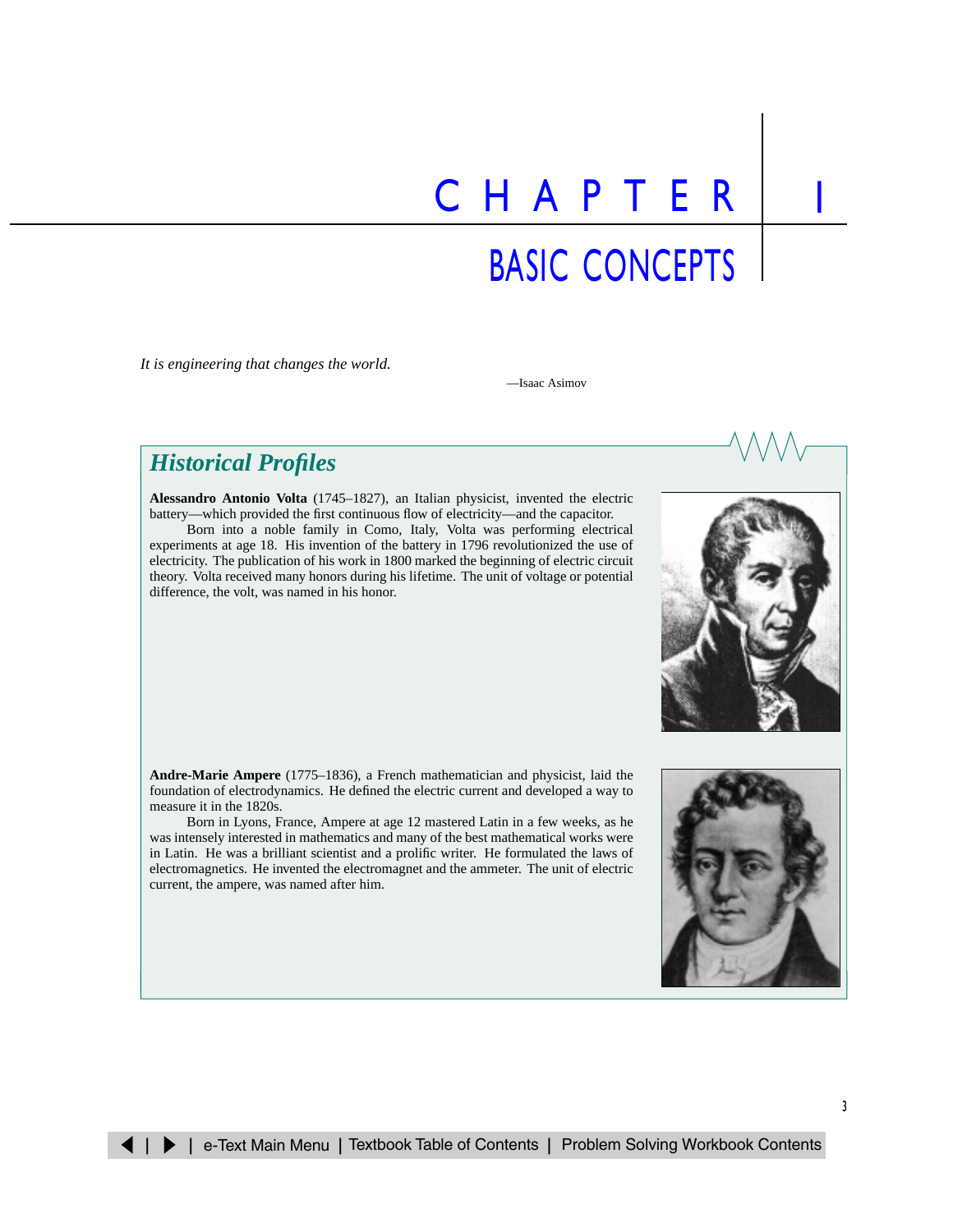## <span id="page-2-0"></span>**1.1 INTRODUCTION**

Electric circuit theory and electromagnetic theory are the two fundamental theories upon which all branches of electrical engineering are built. Many branches of electrical engineering, such as power, electric machines, control, electronics, communications, and instrumentation, are based on electric circuit theory. Therefore, the basic electric circuit theory course is the most important course for an electrical engineering student, and always an excellent starting point for a beginning student in electrical engineering education. Circuit theory is also valuable to students specializing in other branches of the physical sciences because circuits are a good model for the study of energy systems in general, and because of the applied mathematics, physics, and topology involved.

In electrical engineering, we are often interested in communicating or transferring energy from one point to another. To do this requires an interconnection of electrical devices. Such interconnection is referred to as an *electric circuit*, and each component of the circuit is known as an *element.*

 $\Lambda\Lambda\Lambda\Lambda$ 





Figure  $| \cdot |$  A simple electric circuit.

A simple electric circuit is shown in Fig. 1.1. It consists of three basic components: a battery, a lamp, and connecting wires. Such a simple circuit can exist by itself; it has several applications, such as a torch light, a search light, and so forth.

A complicated real circuit is displayed in Fig. 1.2, representing the schematic diagram for a radio receiver. Although it seems complicated, this circuit can be analyzed using the techniques we cover in this book. Our goal in this text is to learn various analytical techniques and computer software applications for describing the behavior of a circuit like this.

Electric circuits are used in numerous electrical systems to accomplish different tasks. Our objective in this book is not the study of various uses and applications of circuits. Rather our major concern is the analysis of the circuits. By the analysis of a circuit, we mean a study of the behavior of the circuit: How does it respond to a given input? How do the interconnected elements and devices in the circuit interact?

We commence our study by defining some basic concepts. These concepts include charge, current, voltage, circuit elements, power, and energy. Before defining these concepts, we must first establish a system of units that we will use throughout the text.

## **1.2 [SYSTEMS](#page-0-0) OF UNITS**

As electrical engineers, we deal with measurable quantities. Our measurement, however, must be communicated in a standard language that virtually all professionals can understand, irrespective of the country where the measurement is conducted. Such an international measurement language is the International System of Units (SI), adopted by the General Conference on Weights and Measures in 1960. In this system,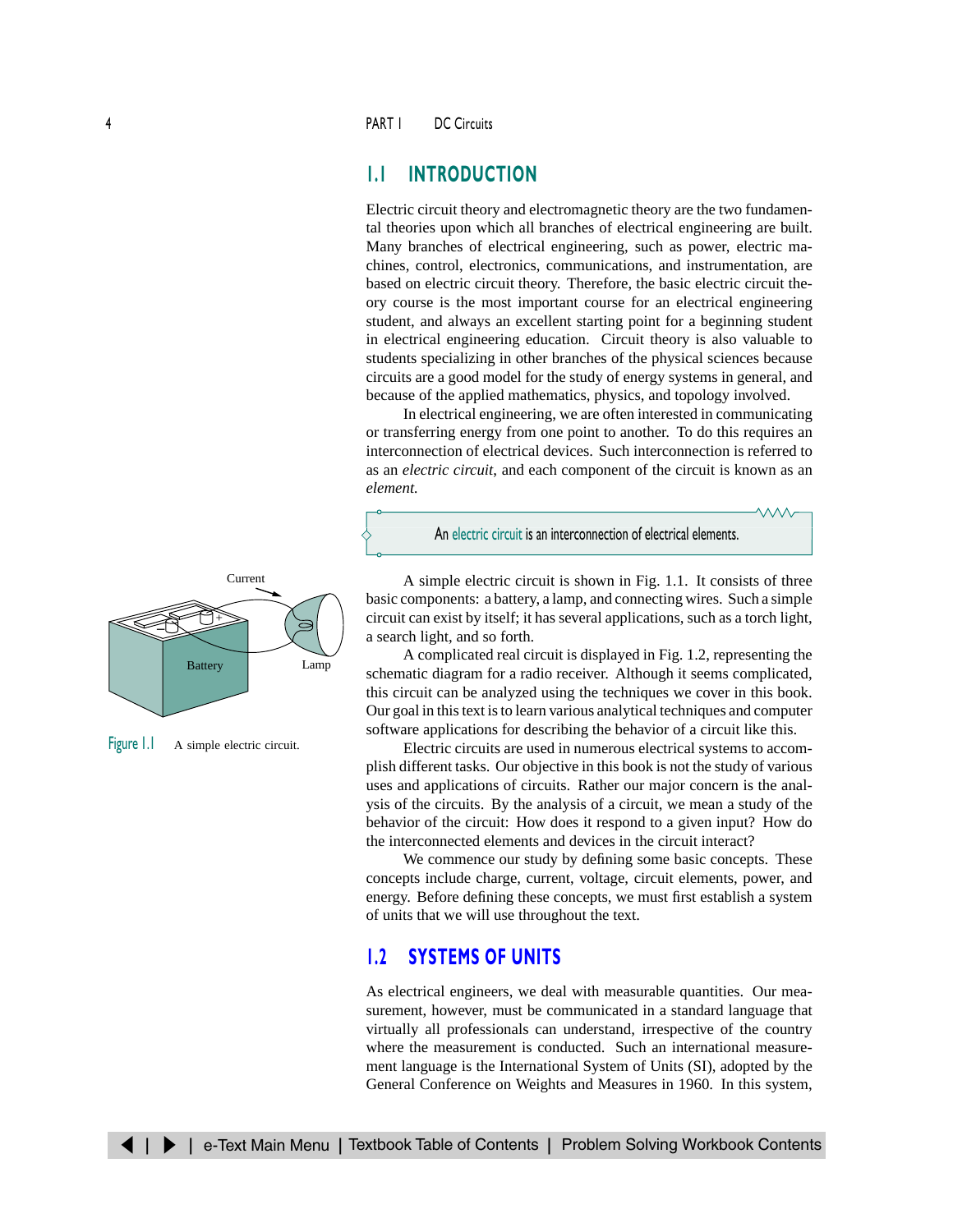

Figure 1.2 Electric circuit of a radio receiver. *(Reproduced with permission from QST, August 1995, p. 23.)*

there are six principal units from which the units of all other physical quantities can be derived. Table 1.1 shows the six units, their symbols, and the physical quantities they represent. The SI units are used throughout this text.

One great advantage of the SI unit is that it uses prefixes based on the power of 10 to relate larger and smaller units to the basic unit. Table 1.2 shows the SI prefixes and their symbols. For example, the following are expressions of the same distance in meters (m):

600*,*000*,*000 mm 600*,*000 m 600 km

| TABLE 1.1<br>The six basic SI units. |            |        |  |
|--------------------------------------|------------|--------|--|
| Quantity                             | Basic unit | Symbol |  |
| Length                               | meter      | m      |  |
| Mass                                 | kilogram   | kg     |  |
| Time                                 | second     | S      |  |
| Electric current                     | ampere     | A      |  |
| Thermodynamic temperature            | kelvin     | K      |  |
| Luminous intensity                   | candela    | cd     |  |

| <b>TABLE 1.2</b> | The SI prefixes. |        |  |  |
|------------------|------------------|--------|--|--|
| Multiplier       | Prefix           | Symbol |  |  |
| $10^{18}$        | exa              | Е      |  |  |
| $10^{15}$        | peta             | P      |  |  |
| $10^{12}$        | tera             | T      |  |  |
| $10^{9}$         | giga             | G      |  |  |
| 10 <sup>6</sup>  | mega             | М      |  |  |
| $10^3$           | kilo             | k      |  |  |
| 10 <sup>2</sup>  | hecto            | h      |  |  |
| 10               | deka             | da     |  |  |
| $10^{-1}$        | deci             | d      |  |  |
| $10^{-2}$        | centi            | Ċ      |  |  |
| $10^{-3}$        | milli            | m      |  |  |
| $10^{-6}$        | micro            | $\mu$  |  |  |
| $10^{-9}$        | nano             | n      |  |  |
| $10^{-12}$       | pico             | p      |  |  |
| $10^{-15}$       | femto            | f      |  |  |
| $10^{-18}$       | atto             | a      |  |  |
|                  |                  |        |  |  |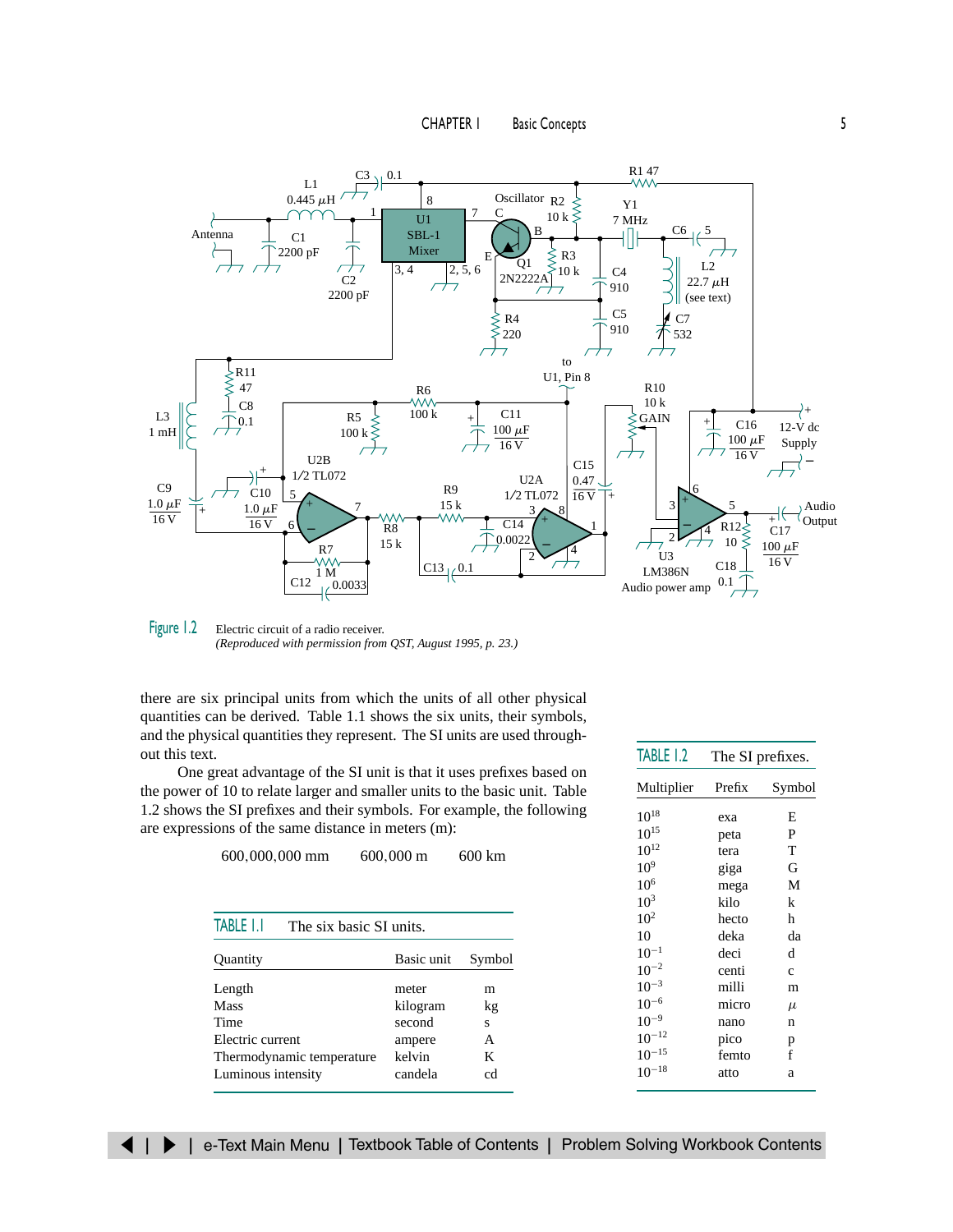## <span id="page-4-0"></span>**1.3 CHARGE AND [CURRENT](#page-0-0)**

The concept of electric charge is the underlying principle for explaining all electrical phenomena. Also, the most basic quantity in an electric circuit is the *electric charge.* We all experience the effect of electric charge when we try to remove our wool sweater and have it stick to our body or walk across a carpet and receive a shock.

Charge is an electrical property of the atomic particles of which matter consists, measured in coulombs (C).

We know from elementary physics that all matter is made of fundamental building blocks known as atoms and that each atom consists of electrons, protons, and neutrons. We also know that the charge *e* on an electron is negative and equal in magnitude to  $1.602 \times 10^{-19}$  C, while a proton carries a positive charge of the same magnitude as the electron. The presence of equal numbers of protons and electrons leaves an atom neutrally charged.

The following points should be noted about electric charge:

- 1. The coulomb is a large unit for charges. In 1 C of charge, there are  $1/(1.602 \times 10^{-19}) = 6.24 \times 10^{18}$  electrons. Thus realistic or laboratory values of charges are on the order of pC, nC, or  $\mu$ C.<sup>1</sup>
- 2. According to experimental observations, the only charges that occur in nature are integral multiples of the electronic charge  $e = -1.602 \times 10^{-19}$  C.
- 3. The *law of conservation of charge* states that charge can neither be created nor destroyed, only transferred. Thus the algebraic sum of the electric charges in a system does not change.

We now consider the flow of electric charges. A unique feature of electric charge or electricity is the fact that it is mobile; that is, it can be transferred from one place to another, where it can be converted to another form of energy.

When a conducting wire (consisting of several atoms) is connected to a battery (a source of electromotive force), the charges are compelled to move; positive charges move in one direction while negative charges move in the opposite direction. This motion of charges creates electric current. It is conventional to take the current flow as the movement of positive charges, that is, opposite to the flow of negative charges, as Fig. 1.3 illustrates. This convention was introduced by Benjamin Franklin (1706–1790), the American scientist and inventor. Although we now know that current in metallic conductors is due to negatively charged electrons, we will follow the universally accepted convention that current is the net flow of positive charges. Thus,





Figure 1.3 Electric current due to flow of electronic charge in a conductor.

A convention is a standard way of describing something so that others in the profession can understand what we mean. We will be using IEEE conventions throughout this book.

<sup>&</sup>lt;sup>1</sup>However, a large power supply capacitor can store up to  $0.5 \text{ C}$  of charge.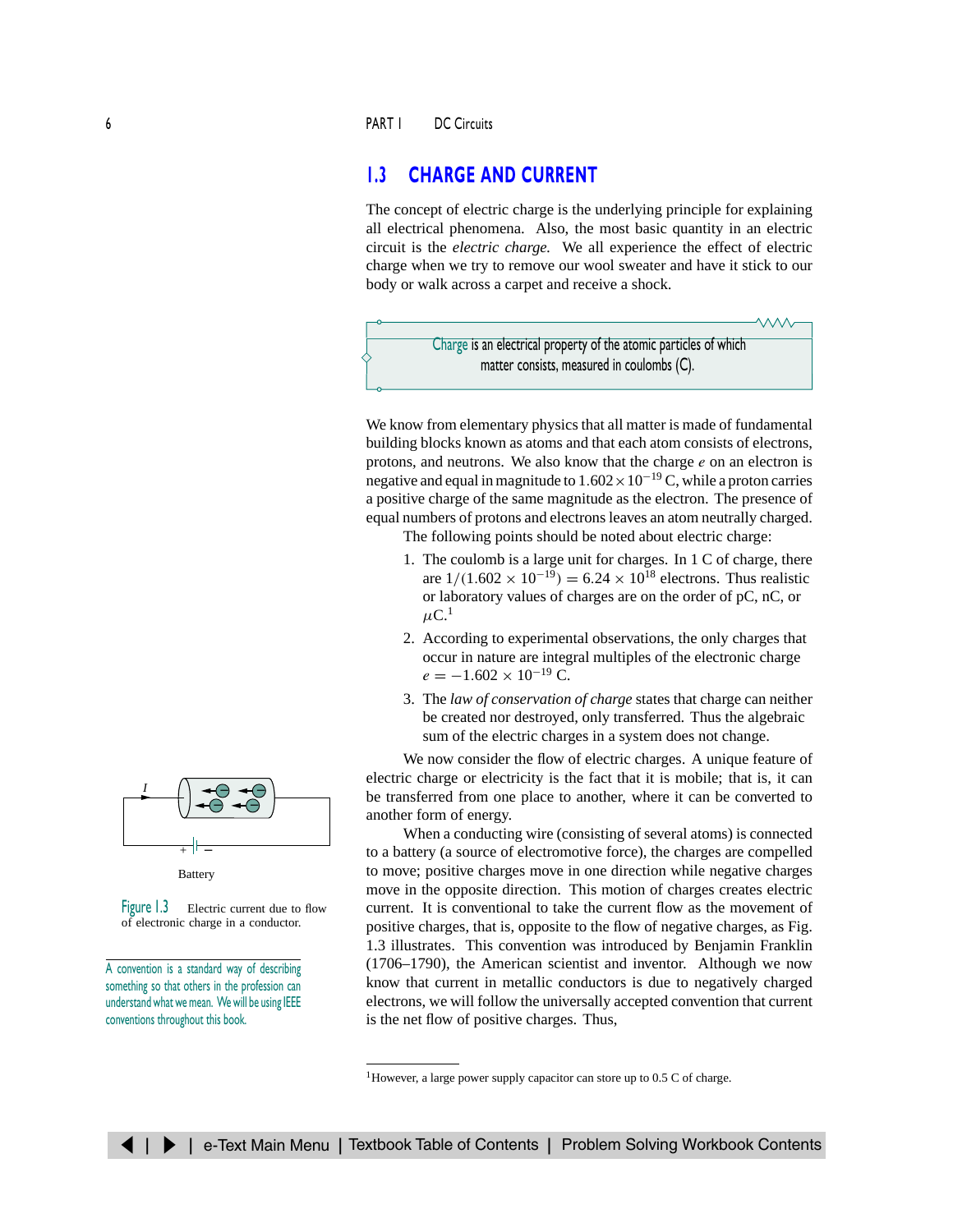

Mathematically, the relationship between current *i*, charge *q*, and time *t* is

$$
i = \frac{dq}{dt} \tag{1.1}
$$

where current is measured in amperes (A), and

1 ampere = 1 coulomb/second

The charge transferred between time  $t_0$  and  $t$  is obtained by integrating both sides of Eq. (1.1). We obtain

$$
q = \int_{t_0}^t i \, dt \tag{1.2}
$$

The way we define current as *i* in Eq. (1.1) suggests that current need not be a constant-valued function. As many of the examples and problems in this chapter and subsequent chapters suggest, there can be several types of current; that is, charge can vary with time in several ways that may be represented by different kinds of mathematical functions.

If the current does not change with time, but remains constant, we call it a *direct current* (dc).



By convention the symbol *I* is used to represent such a constant current.

A time-varying current is represented by the symbol *i*. A common form of time-varying current is the sinusoidal current or *alternating current* (ac).



Such current is used in your household, to run the air conditioner, refrigerator, washing machine, and other electric appliances. Figure 1.4 shows direct current and alternating current; these are the two most common types of current. We will consider other types later in the book.

Once we define current as the movement of charge, we expect current to have an associated direction of flow. As mentioned earlier, the direction of current flow is conventionally taken as the direction of positive charge movement. Based on this convention, a current of 5 A may be represented positively or negatively as shown in Fig. 1.5. In other words, a negative current of −5 A flowing in one direction as shown in Fig. 1.5(b) is the same as a current of  $+5$  A flowing in the opposite direction.







Figure 1.5 Conventional current flow: (a) positive current flow, (b) negative current flow.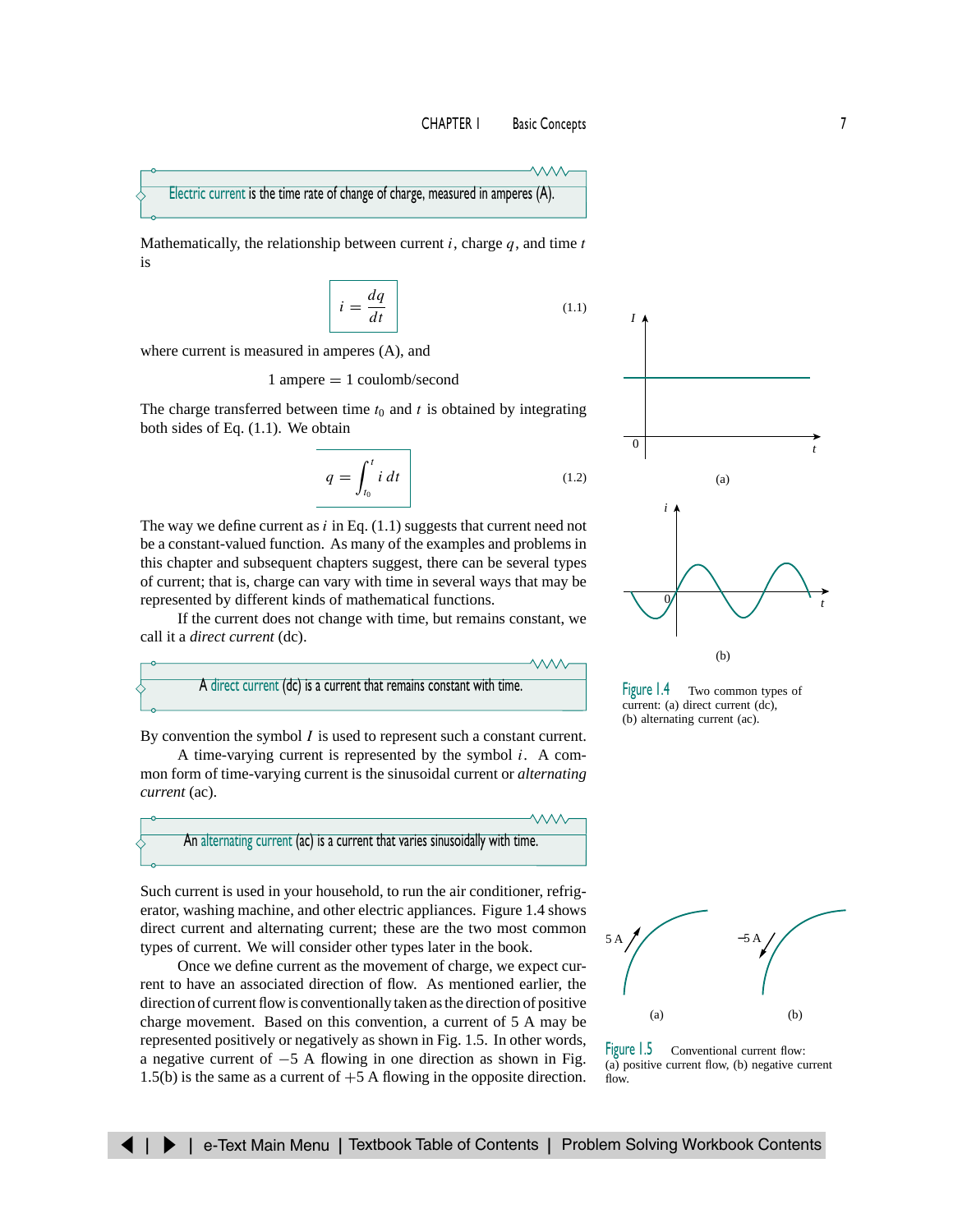EXAMP

How much charge is represented by 4,600 electrons?

## **Solution:**

Each electron has  $-1.602 \times 10^{-19}$  C. Hence 4,600 electrons will have  $-1.602 \times 10^{-19}$  C/electron × 4,600 electrons =  $-7.369 \times 10^{-16}$  C

PRACTICE PROBLEM 1.1

Calculate the amount of charge represented by two million protons. **Answer:**  $+3.204 \times 10^{-13}$  C.

| EXAMPLE 1.2          |                                                                                                                                      |
|----------------------|--------------------------------------------------------------------------------------------------------------------------------------|
|                      | The total charge entering a terminal is given by $q = 5t \sin 4\pi t$ mC. Cal-<br>culate the current at $t = 0.5$ s.                 |
|                      | <b>Solution:</b>                                                                                                                     |
|                      | $i = \frac{dq}{dt} = \frac{d}{dt}(5t \sin 4\pi t) \text{ mC/s} = (5 \sin 4\pi t + 20\pi t \cos 4\pi t) \text{ mA}$<br>At $t = 0.5$ , |
|                      | $i = 5 \sin 2\pi + 10\pi \cos 2\pi = 0 + 10\pi = 31.42 \text{ mA}$                                                                   |
| PRACTICE PROBLEM 1.2 |                                                                                                                                      |
|                      | If in Example 1.2, $q = (10 - 10e^{-2t})$ mC, find the current at $t = 0.5$ s.<br><b>Answer:</b> 7.36 mA.                            |
|                      |                                                                                                                                      |

Determine the total charge entering a terminal between  $t = 1$  s and  $t = 2$  s if the current passing the terminal is  $i = (3t^2 - t)$  A.

#### **Solution:**

$$
q = \int_{t=1}^{2} i \, dt = \int_{1}^{2} (3t^2 - t) \, dt
$$
\n
$$
= \left( t^3 - \frac{t^2}{2} \right) \Big|_{1}^{2} = (8 - 2) - \left( 1 - \frac{1}{2} \right) = 5.5 \, \text{C}
$$

#### PRACTICE PROBLEM 1.3

EXAMPLE 1.3

The current flowing through an element is

$$
i = \begin{cases} 2 \text{ A}, & 0 < t < 1 \\ 2t^2 \text{ A}, & t > 1 \end{cases}
$$

Calculate the charge entering the element from  $t = 0$  to  $t = 2$  s.

**Answer:** 6.667 C.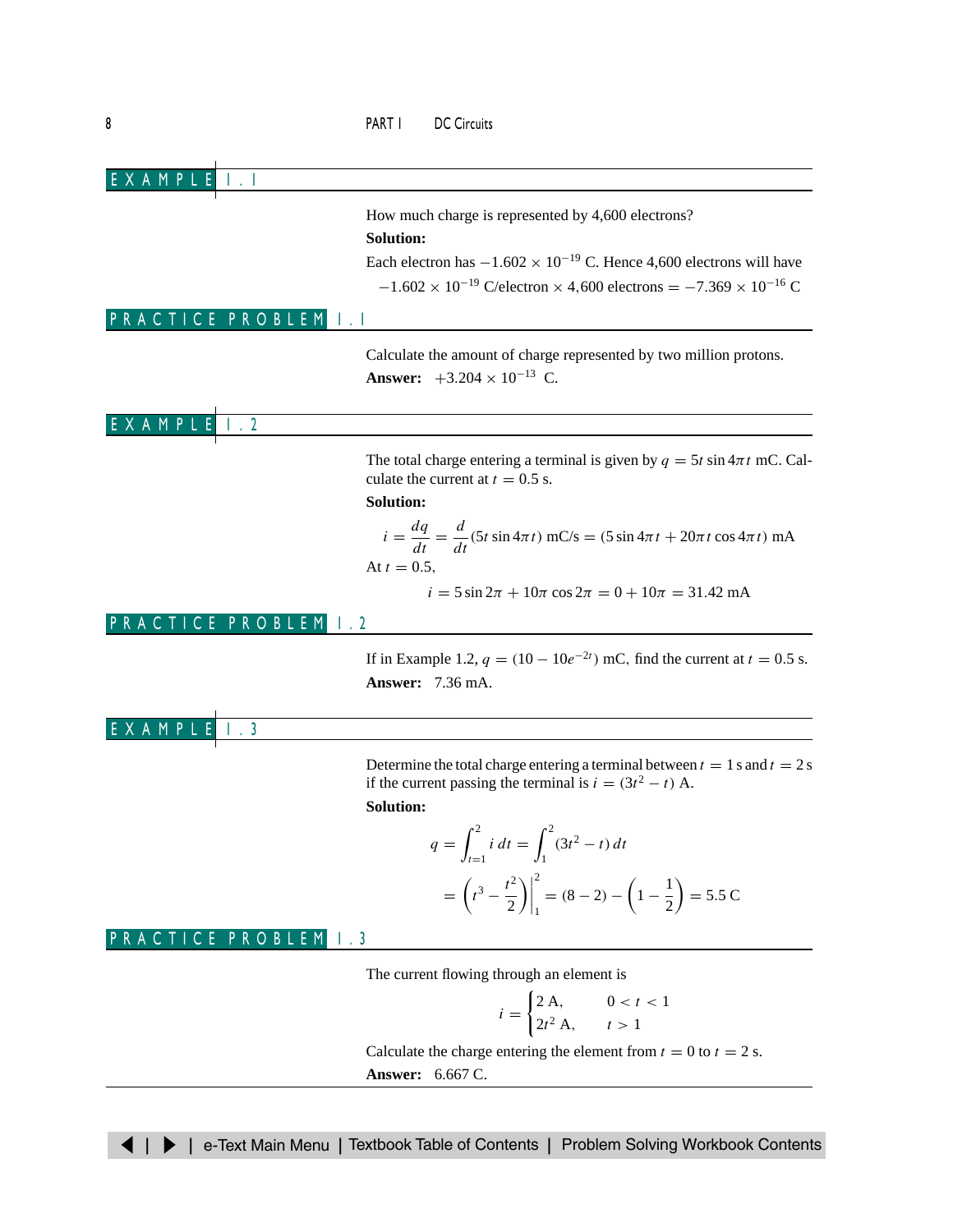## **1.4 [VOLTAGE](#page-2-0)**

As explained briefly in the previous section, to move the electron in a conductor in a particular direction requires some work or energy transfer. This work is performed by an external electromotive force (emf), typically represented by the battery in Fig. 1.3. This emf is also known as *voltage* or *potential difference*. The voltage *vab* between two points *a* and *b* in an electric circuit is the energy (or work) needed to move a unit charge from *a* to *b*; mathematically,

$$
v_{ab} = \frac{dw}{dq} \tag{1.3}
$$

where *w* is energy in joules (J) and  $q$  is charge in coulombs (C). The voltage  $v_{ab}$  or simply  $v$  is measured in volts (V), named in honor of the Italian physicist Alessandro Antonio Volta (1745–1827), who invented the first voltaic battery. From Eq. (1.3), it is evident that

 $1$  volt  $= 1$  joule/coulomb  $= 1$  newton meter/coulomb

Thus,

Voltage (or potential difference) is the energy required to move a unit charge through an element, measured in volts (V).

Figure 1.6 shows the voltage across an element (represented by a rectangular block) connected to points  $a$  and  $b$ . The plus  $(+)$  and minus *(*−*)* signs are used to define reference direction or voltage polarity. The  $v_{ab}$  can be interpreted in two ways: (1) point *a* is at a potential of  $v_{ab}$ volts higher than point  $b$ , or  $(2)$  the potential at point  $a$  with respect to point *b* is *vab*. It follows logically that in general

$$
v_{ab} = -v_{ba} \tag{1.4}
$$

For example, in Fig. 1.7, we have two representations of the same voltage. In Fig. 1.7(a), point  $a$  is  $+9$  V above point  $b$ ; in Fig. 1.7(b), point  $b$  is −9 V above point *a*. We may say that in Fig. 1.7(a), there is a 9-V *voltage drop* from *a* to *b* or equivalently a 9-V *voltage rise* from *b* to *a*. In other words, a voltage drop from *a* to *b* is equivalent to a voltage rise from  *to*  $*a*$ *.* 

Current and voltage are the two basic variables in electric circuits. The common term *signal* is used for an electric quantity such as a current or a voltage (or even electromagnetic wave) when it is used for conveying information. Engineers prefer to call such variables signals rather than mathematical functions of time because of their importance in communications and other disciplines. Like electric current, a constant voltage is called a *dc voltage* and is represented by V, whereas a sinusoidally time-varying voltage is called an *ac voltage* and is represented by *v*. A dc voltage is commonly produced by a battery; ac voltage is produced by an electric generator.



Figure 1.6 Polarity of voltage *vab*.



Figure 1.7 Two equivalent representations of the same voltage *vab*: (a) point *a* is 9 V above point *b*, (b) point *b* is −9 V above point *a*.

Keep in mind that electric current is always *through* an element and that electric voltage is always *across* the element or between two points.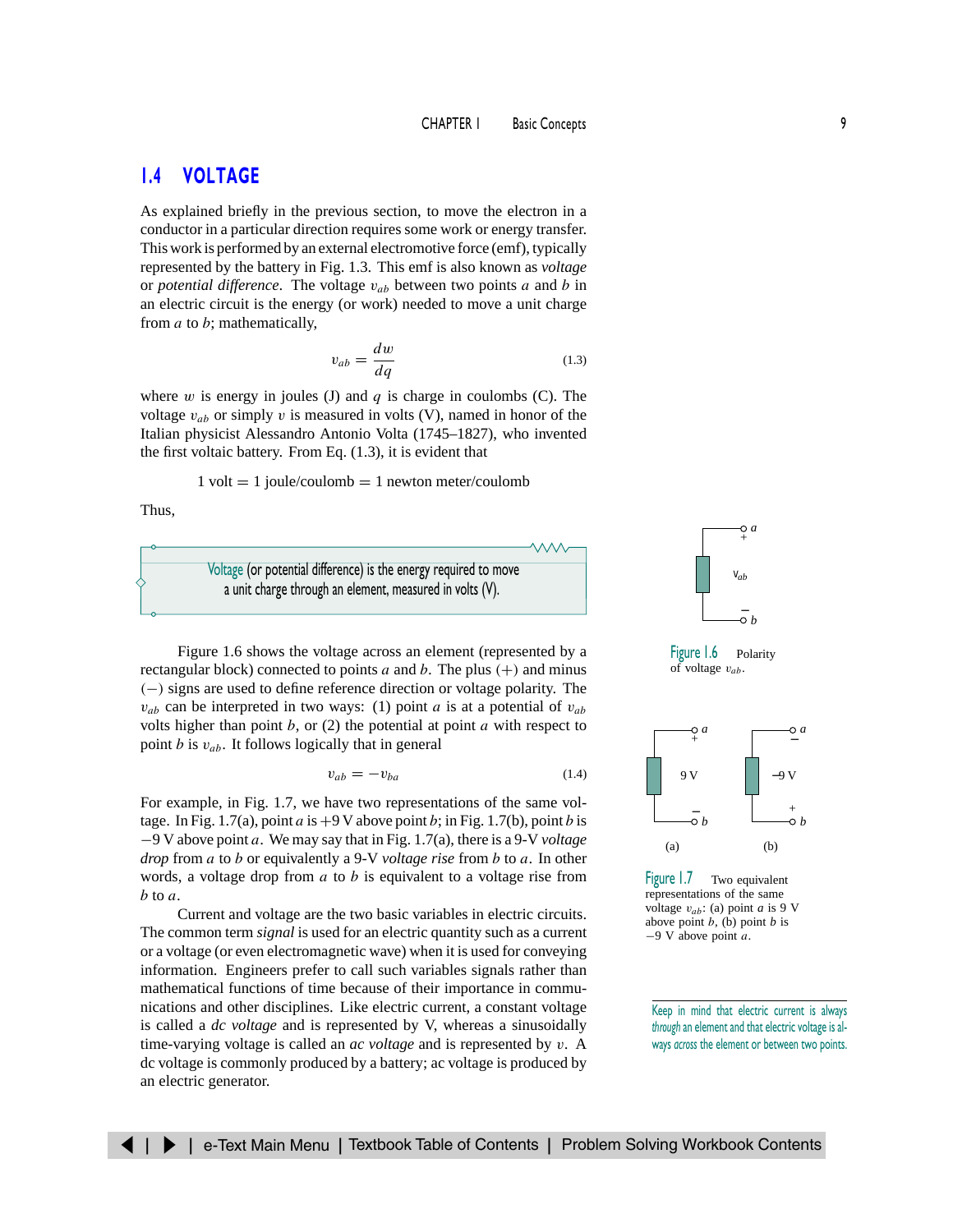## **1.5 POWER AND [ENERGY](#page-2-0)**

Although current and voltage are the two basic variables in an electric circuit, they are not sufficient by themselves. For practical purposes, we need to know how much *power* an electric device can handle. We all know from experience that a 100-watt bulb gives more light than a 60-watt bulb. We also know that when we pay our bills to the electric utility companies, we are paying for the electric *energy* consumed over a certain period of time. Thus power and energy calculations are important in circuit analysis.

To relate power and energy to voltage and current, we recall from physics that:

Power is the time rate of expending or absorbing energy, measured in watts (W).

We write this relationship as

$$
p = \frac{dw}{dt} \tag{1.5}
$$

VVVV

where  $p$  is power in watts (W),  $w$  is energy in joules (J), and  $t$  is time in seconds (s). From Eqs.  $(1.1)$ ,  $(1.3)$ , and  $(1.5)$ , it follows that

$$
p = \frac{dw}{dt} = \frac{dw}{dq} \cdot \frac{dq}{dt} = vi \tag{1.6}
$$

or

$$
p = vi \tag{1.7}
$$

The power  $p$  in Eq. (1.7) is a time-varying quantity and is called the *instantaneous power*. Thus, the power absorbed or supplied by an element is the product of the voltage across the element and the current through it. If the power has  $a + sign$ , power is being delivered to or absorbed by the element. If, on the other hand, the power has  $a - sign$ , power is being supplied by the element. But how do we know when the power has a negative or a positive sign?

Current direction and voltage polarity play a major role in determining the sign of power. It is therefore important that we pay attention to the relationship between current *i* and voltage *v* in Fig. 1.8(a). The voltage polarity and current direction must conform with those shown in Fig. 1.8(a) in order for the power to have a positive sign. This is known as the *passive sign convention.* By the passive sign convention, current enters through the positive polarity of the voltage. In this case,  $p = +vi$  or  $vi > 0$  implies that the element is absorbing power. However, if  $p = -vi$ or  $vi < 0$ , as in Fig. 1.8(b), the element is releasing or supplying power.

> Passive sign convention is satisfied when the current enters through the positive terminal of an element and  $p = +v$ *i*. If the current enters through the negative terminal,  $p = -\nu i$ .



Figure 1.8 Reference polarities for power using the passive sign convention: (a) absorbing power, (b) supplying power.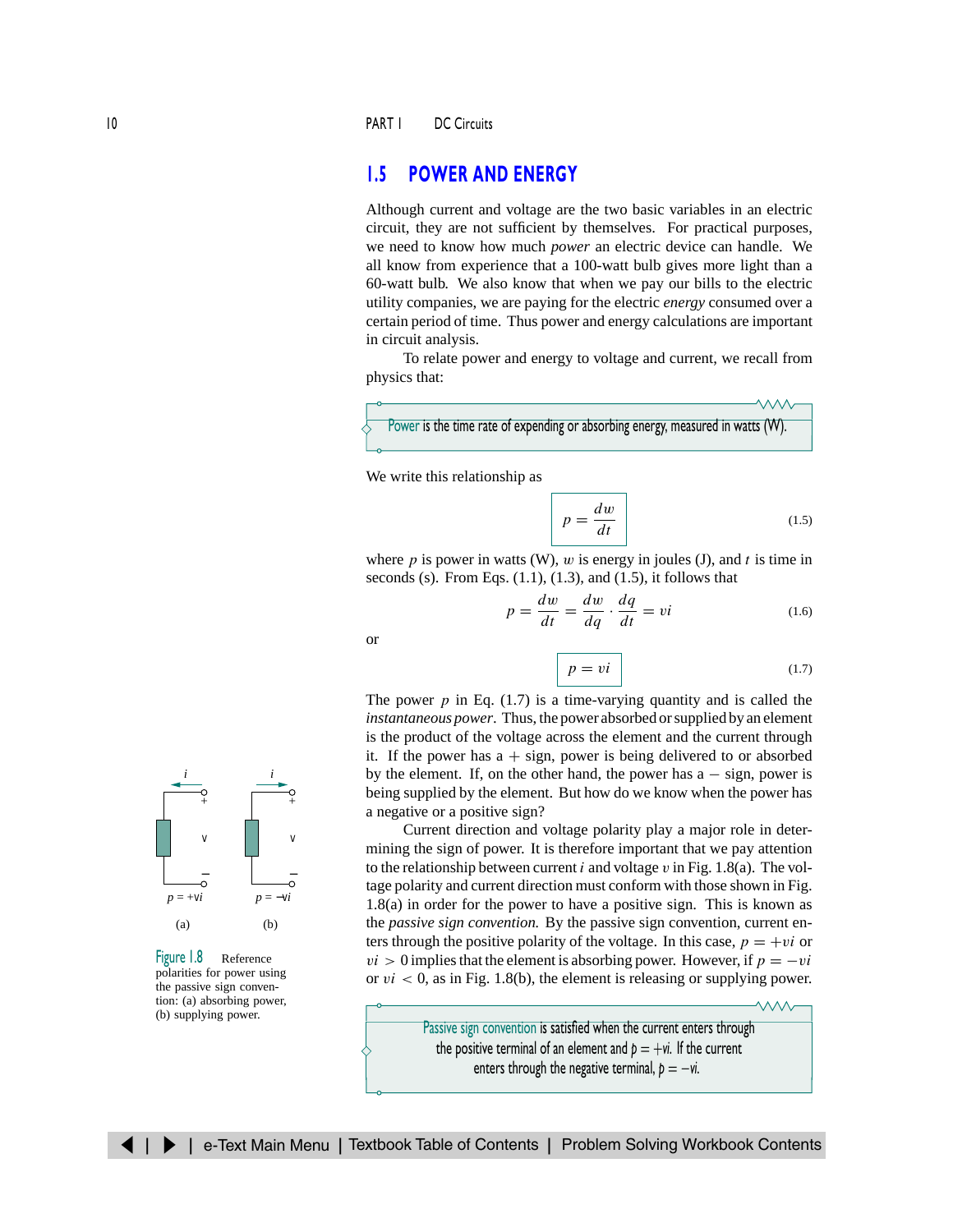Unless otherwise stated, we will follow the passive sign convention throughout this text. For example, the element in both circuits of Fig. 1.9 has an absorbing power of  $+12$  W because a positive current enters the positive terminal in both cases. In Fig. 1.10, however, the element is supplying power of  $-12$  W because a positive current enters the negative terminal. Of course, an absorbing power of  $+12$  W is equivalent to a supplying power of  $-12$  W. In general,

Power absorbed  $= -P$ ower supplied



In fact, the *law of conservation of energy* must be obeyed in any electric circuit. For this reason, the algebraic sum of power in a circuit, at any instant of time, must be zero:

$$
\sum p = 0 \tag{1.8}
$$

This again confirms the fact that the total power supplied to the circuit must balance the total power absorbed.

From Eq. (1.6), the energy absorbed or supplied by an element from time  $t_0$  to time  $t$  is

$$
w = \int_{t_0}^t p \, dt = \int_{t_0}^t vi \, dt \tag{1.9}
$$



Energy is the capacity to do work, measured in joules ( J).

The electric power utility companies measure energy in watt-hours (Wh), where

$$
1 \text{ Wh} = 3,600 \text{ J}
$$

 $X$   $A$   $M$   $P$   $L$   $E$   $I$   $I$   $I$   $I$ 

An energy source forces a constant current of 2 A for 10 s to flow through a lightbulb. If 2.3 kJ is given off in the form of light and heat energy, calculate the voltage drop across the bulb.

▲

When the voltage and current directions conform to Fig. 1.8(b), we have the *active sign convention* and  $p = +vi$ .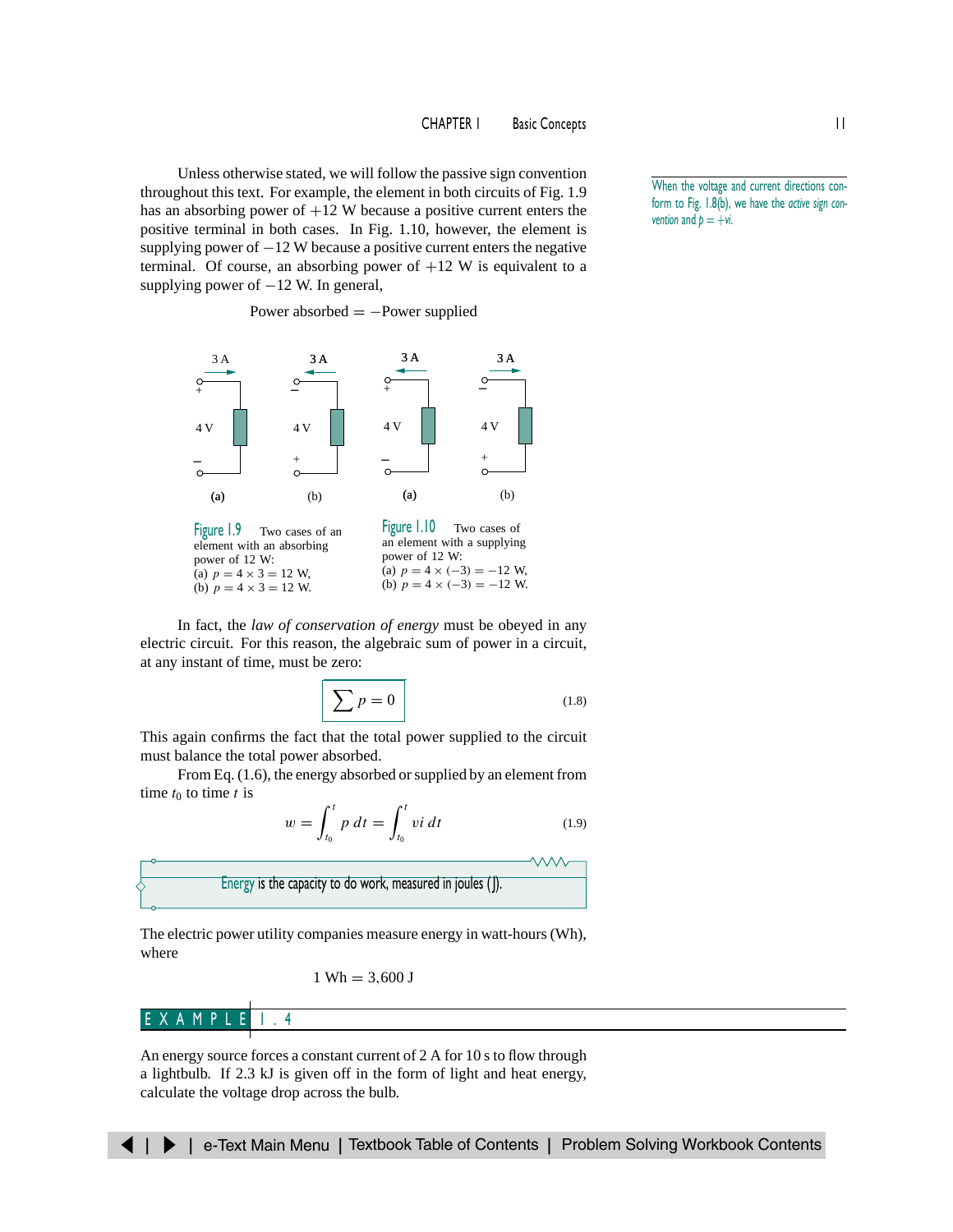12 PART 1 DC Circuits

#### **Solution:**

The total charge is

$$
\Delta q = i \Delta t = 2 \times 10 = 20 \,\mathrm{C}
$$

The voltage drop is

$$
v = \frac{\Delta w}{\Delta q} = \frac{2.3 \times 10^3}{20} = 115 \text{ V}
$$

PRACTICE PROBLEM 1.4

To move charge *q* from point *a* to point *b* requires −30 J. Find the voltage drop  $v_{ab}$  if: (a)  $q = 2 \text{ C}$ , (b)  $q = -6 \text{ C}$ . **Answer:** (a) −15 V, (b) 5 V.

EXAMPLE 1.5

Find the power delivered to an element at  $t = 3$  ms if the current entering its positive terminal is

$$
i = 5\cos 60\pi t \text{ A}
$$

and the voltage is: (a)  $v = 3i$ , (b)  $v = 3 \frac{di}{dt}$ .

#### **Solution:**

(a) The voltage is  $v = 3i = 15 \cos 60 \pi t$ ; hence, the power is

$$
p = vi = 75\cos^2 60\pi t \text{ W}
$$

At  $t = 3$  ms.

$$
p = 75 \cos^2(60\pi \times 3 \times 10^{-3}) = 75 \cos^2 0.18\pi = 53.48 \text{ W}
$$

(b) We find the voltage and the power as

$$
v = 3\frac{di}{dt} = 3(-60\pi)5\sin 60\pi t = -900\pi \sin 60\pi t \text{ V}
$$

$$
p = vi = -4500\pi \sin 60\pi t \cos 60\pi t \text{ W}
$$

At  $t = 3$  ms.

$$
p = -4500\pi \sin 0.18\pi \cos 0.18\pi W
$$
  
= -14137.167 sin 32.4° cos 32.4° = -6.396 kW

## PRACTICE PROBLEM 1.5

Find the power delivered to the element in Example 1.5 at  $t = 5$  ms if the current remains the same but the voltage is: (a)  $v = 2i$  V, (b)  $v =$  $10 + 5$  $\int_0^t i \, dt$ ) V.  $\boldsymbol{0}$ **Answer:** (a) 17.27 W, (b) 29.7 W.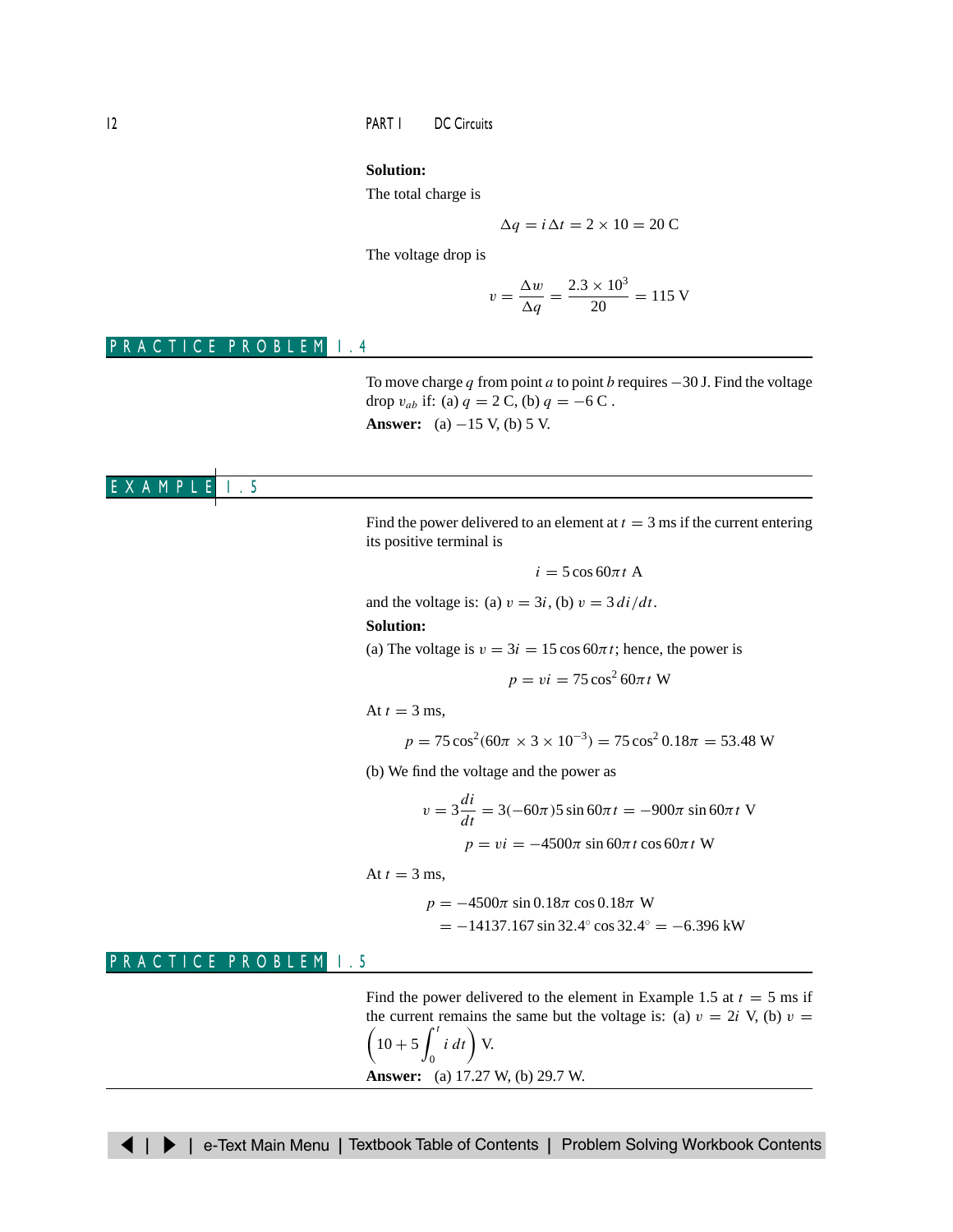## EXAMPLE 1.6

How much energy does a 100-W electric bulb consume in two hours? **Solution:**

$$
w = pt = 100 \text{ (W)} \times 2 \text{ (h)} \times 60 \text{ (min/h)} \times 60 \text{ (s/min)}
$$
  
= 720,000 J = 720 kJ

This is the same as

 $w = pt = 100 \text{ W} \times 2 \text{ h} = 200 \text{ Wh}$ 

#### RACTICE PROBLEM 1.6

A stove element draws 15 A when connected to a 120-V line. How long does it take to consume 30 kJ?

**Answer:** 16.67 s.

## **1.6 CIRCUIT [ELEMENTS](#page-4-0)**

As we discussed in Section 1.1, an element is the basic building block of a circuit. An electric circuit is simply an interconnection of the elements. Circuit analysis is the process of determining voltages across (or the currents through) the elements of the circuit.

There are two types of elements found in electric circuits: *passive* elements and *active* elements. An active element is capable of generating energy while a passive element is not. Examples of passive elements are resistors, capacitors, and inductors. Typical active elements include generators, batteries, and operational amplifiers. Our aim in this section is to gain familiarity with some important active elements.

The most important active elements are voltage or current sources that generally deliver power to the circuit connected to them. There are two kinds of sources: independent and dependent sources.

An ideal independent source is an active element that provides a specified voltage or current that is completely independent of other circuit variables.

In other words, an ideal independent voltage source delivers to the circuit whatever current is necessary to maintain its terminal voltage. Physical sources such as batteries and generators may be regarded as approximations to ideal voltage sources. Figure 1.11 shows the symbols for independent voltage sources. Notice that both symbols in Fig. 1.11(a) and (b) can be used to represent a dc voltage source, but only the symbol in Fig. 1.11(a) can be used for a time-varying voltage source. Similarly, an ideal independent current source is an active element that provides a specified current completely independent of the voltage across the source. That is, the current source delivers to the circuit whatever voltage is necessary to



Figure 1.11 Symbols for independent voltage sources: (a) used for constant or time-varying voltage, (b) used for constant voltage (dc).

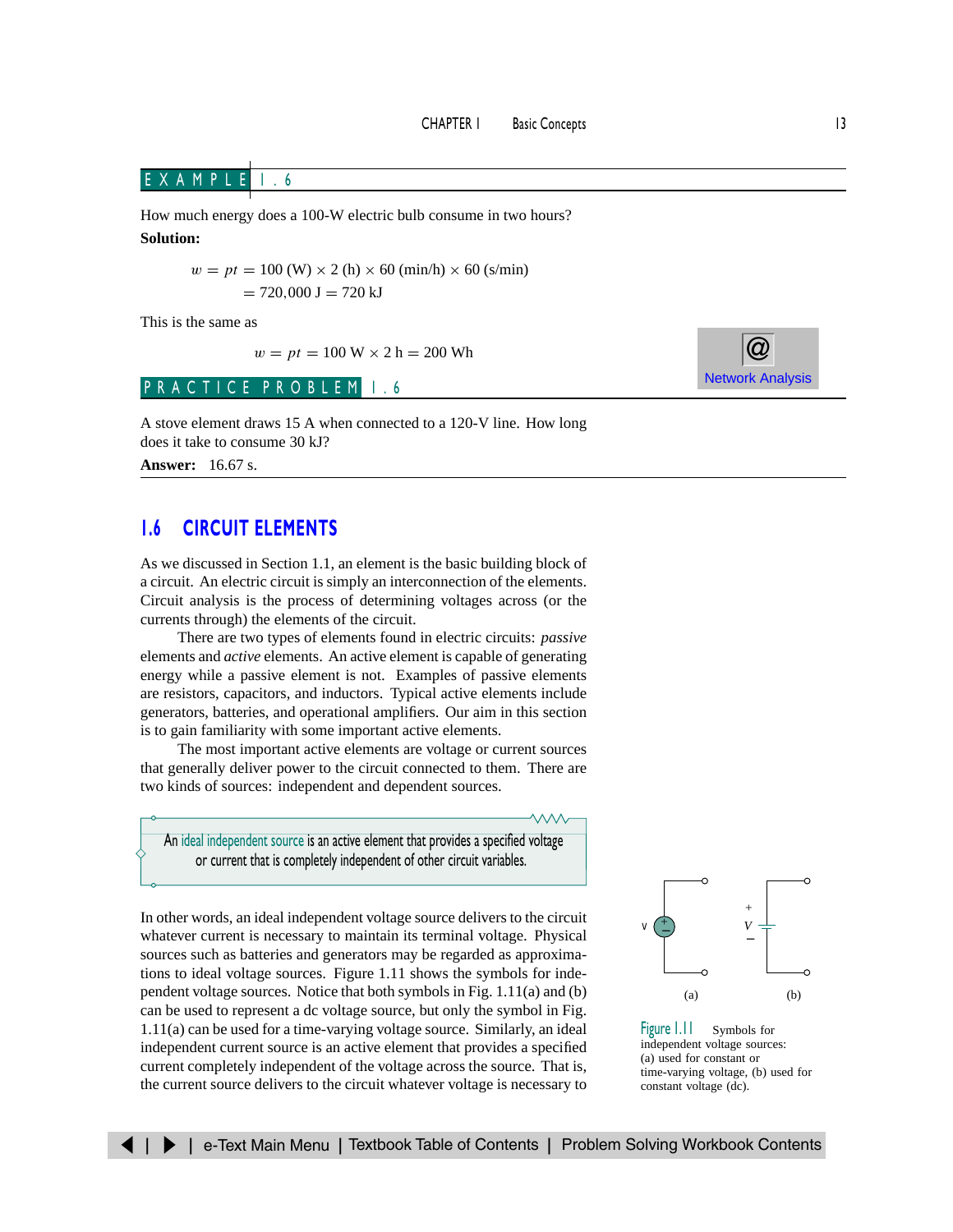







An ideal dependent (or controlled) source is an active element in which the source quantity is controlled by another voltage or current.

Dependent sources are usually designated by diamond-shaped symbols, as shown in Fig. 1.13. Since the control of the dependent source is achieved by a voltage or current of some other element in the circuit, and the source can be voltage or current, it follows that there are four possible types of dependent sources, namely:

- 1. A voltage-controlled voltage source (VCVS).
- 2. A current-controlled voltage source (CCVS).
- 3. A voltage-controlled current source (VCCS).
- 4. A current-controlled current source (CCCS).

Dependent sources are useful in modeling elements such as transistors, operational amplifiers and integrated circuits. An example of a currentcontrolled voltage source is shown on the right-hand side of Fig. 1.14, where the voltage 10*i* of the voltage source depends on the current *i* through element *C*. Students might be surprised that the value of the dependent voltage source is 10*i* V (and not 10*i* A) because it is a voltage source. The key idea to keep in mind is that a voltage source comes with polarities  $(+)$  in its symbol, while a current source comes with an arrow, irrespective of what it depends on.

It should be noted that an ideal voltage source (dependent or independent) will produce any current required to ensure that the terminal voltage is as stated, whereas an ideal current source will produce the necessary voltage to ensure the stated current flow. Thus an ideal source could in theory supply an infinite amount of energy. It should also be noted that not only do sources supply power to a circuit, they can absorb power from a circuit too. For a voltage source, we know the voltage but not the current supplied or drawn by it. By the same token, we know the current supplied by a current source but not the voltage across it.



Figure 1.15 For Example 1.7.

Calculate the power supplied or absorbed by each element in Fig. 1.15. *p*<sup>2</sup>

## **Solution:**

We apply the sign convention for power shown in Figs. 1.8 and 1.9. For  $p_1$ , the 5-A current is out of the positive terminal (or into the negative terminal); hence,

$$
p_1 = 20(-5) = -100 \text{ W}
$$
 Supplement power

For  $p_2$  and  $p_3$ , the current flows into the positive terminal of the element in each case.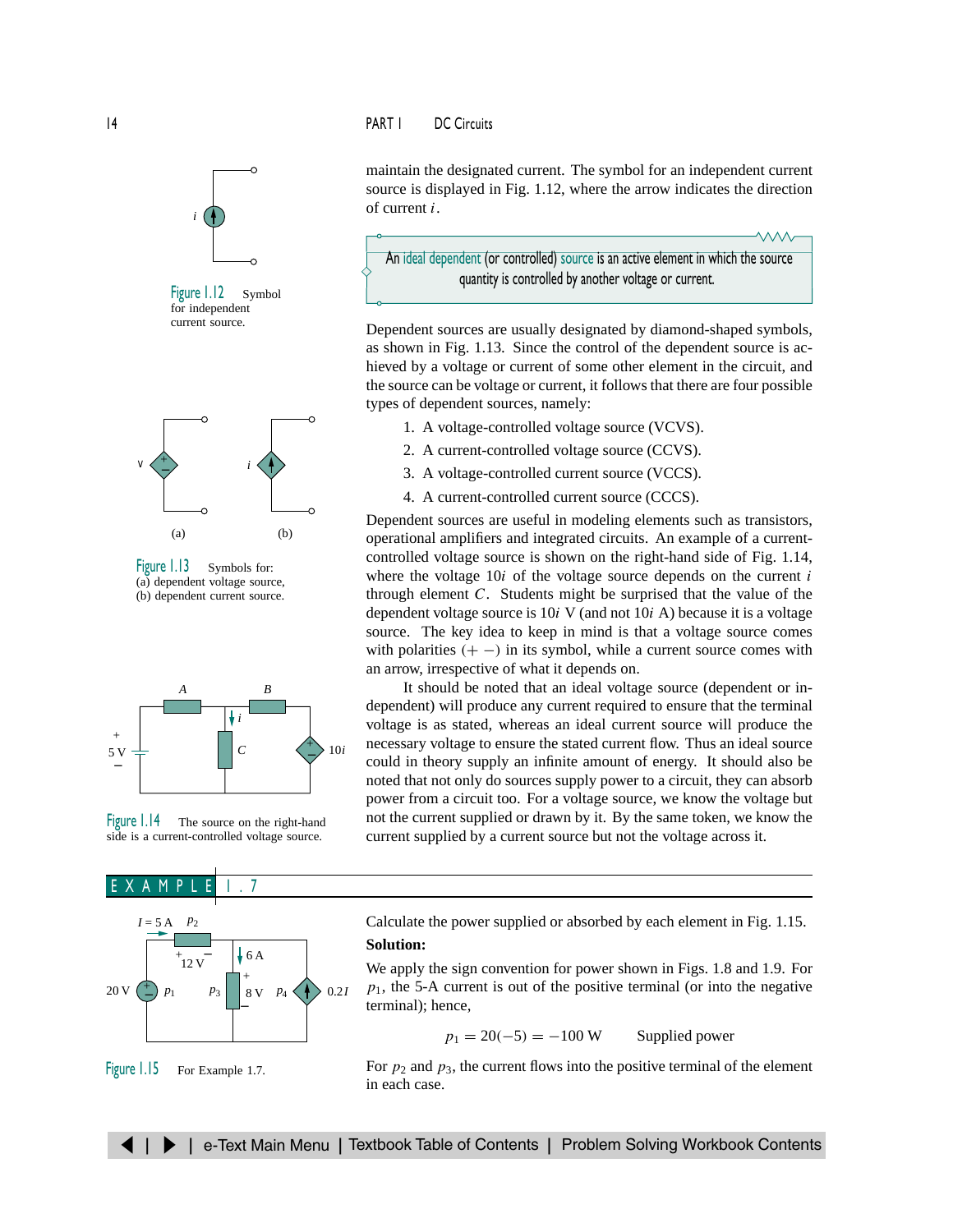| $p_2 = 12(5) = 60$ W | Absorbed power |
|----------------------|----------------|
| $p_3 = 8(6) = 48$ W  | Absorbed power |

For  $p_4$ , we should note that the voltage is  $8 \text{ V}$  (positive at the top), the same as the voltage for  $p_3$ , since both the passive element and the dependent source are connected to the same terminals. (Remember that voltage is always measured across an element in a circuit.) Since the current flows out of the positive terminal,

$$
p_4 = 8(-0.2I) = 8(-0.2 \times 5) = -8
$$
 W Supplement power

We should observe that the 20-V independent voltage source and 0*.*2*I* dependent current source are supplying power to the rest of the network, while the two passive elements are absorbing power. Also,

$$
p_1 + p_2 + p_3 + p_4 = -100 + 60 + 48 - 8 = 0
$$

In agreement with Eq. (1.8), the total power supplied equals the total power absorbed.

## PRACTICE PROBLEM 1.7

Compute the power absorbed or supplied by each component of the circuit in Fig. 1.16.

**Answer:**  $p_1 = -40 \text{ W}, p_2 = 16 \text{ W}, p_3 = 9 \text{ W}, p_4 = 15 \text{ W}.$ 





## *†***1.7 APPLICATIONS<sup>2</sup>**

In this section, we will consider two practical applications of the concepts developed in this chapter. The first one deals with the TV picture tube and the other with how electric utilities determine your electric bill.

## 1.7.1 TV Picture Tube

One important application of the motion of electrons is found in both the transmission and reception of TV signals. At the transmission end, a TV camera reduces a scene from an optical image to an electrical signal. Scanning is accomplished with a thin beam of electrons in an iconoscope camera tube.

At the receiving end, the image is reconstructed by using a cathode-ray tube (CRT) located in the TV receiver.<sup>3</sup> The CRT is depicted in

<sup>&</sup>lt;sup>2</sup>The dagger sign preceding a section heading indicates a section that may be skipped, explained briefly, or assigned as homework.

<sup>&</sup>lt;sup>3</sup>Modern TV tubes use a different technology.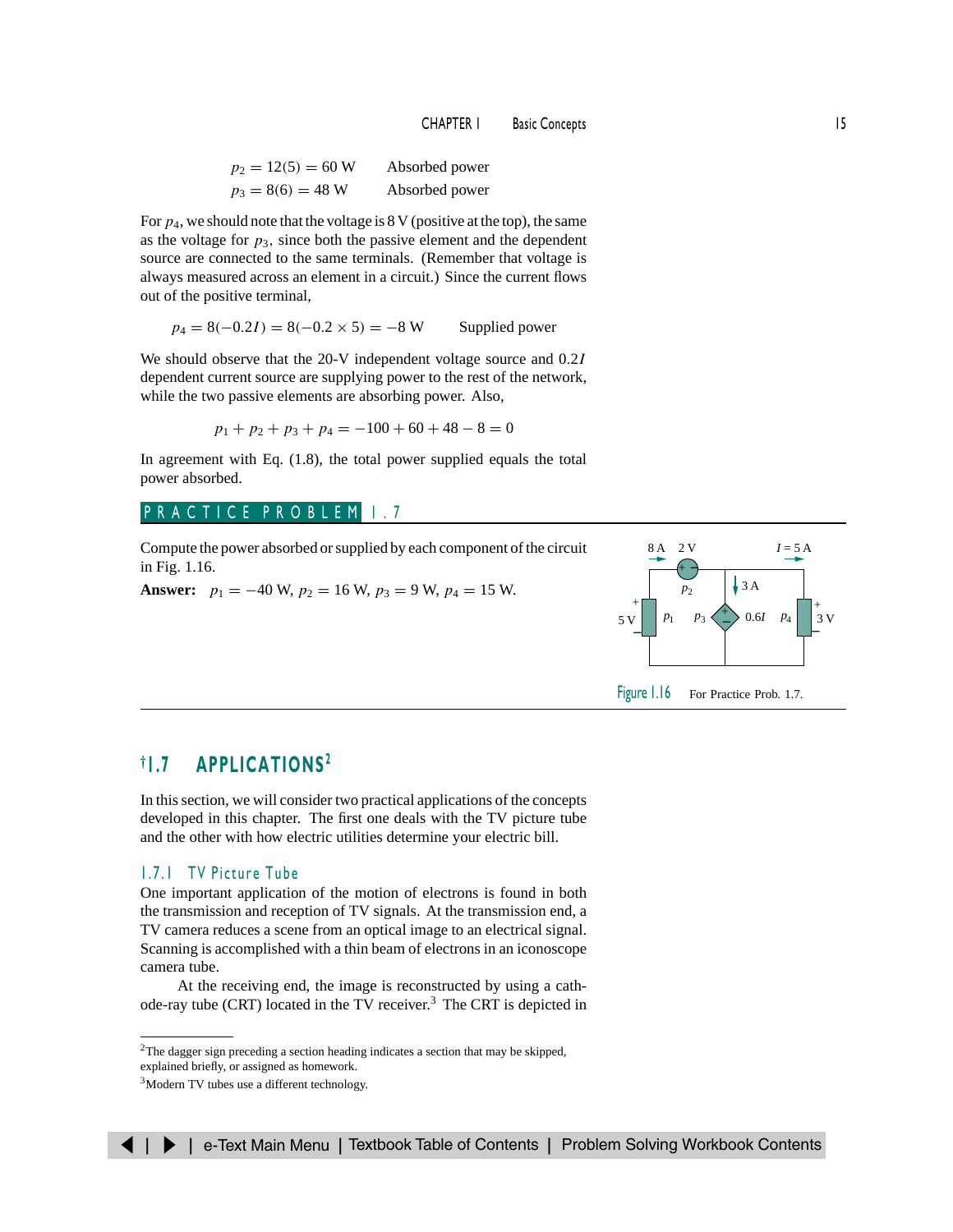#### 16 PART I DUC CIrcuits

Fig. 1.17. Unlike the iconoscope tube, which produces an electron beam of constant intensity, the CRT beam varies in intensity according to the incoming signal. The electron gun, maintained at a high potential, fires the electron beam. The beam passes through two sets of plates for vertical and horizontal deflections so that the spot on the screen where the beam strikes can move right and left and up and down. When the electron beam strikes the fluorescent screen, it gives off light at that spot. Thus the beam can be made to "paint" a picture on the TV screen.



Figure 1.17 Cathode-ray tube. *(Source: D. E. Tilley, Contemporary College Physics [Menlo Park, CA: Benjamin/Cummings, 1979], p. 319.)*

## EXAMPLE 1.8

The electron beam in a TV picture tube carries  $10^{15}$  electrons per second. As a design engineer, determine the voltage  $V<sub>o</sub>$  needed to accelerate the electron beam to achieve 4 W.

#### **Solution:**

The charge on an electron is

$$
e = -1.6 \times 10^{-19} \,\mathrm{C}
$$

If the number of electrons is *n*, then  $q = ne$  and

$$
i = \frac{dq}{dt} = e\frac{dn}{dt} = (-1.6 \times 10^{-19})(10^{15}) = -1.6 \times 10^{-4} \text{ A}
$$

The negative sign indicates that the electron flows in a direction opposite to electron flow as shown in Fig. 1.18, which is a simplified diagram of the CRT for the case when the vertical deflection plates carry no charge. The beam power is

$$
p = V_o i
$$
 or  $V_o = \frac{p}{i} = \frac{4}{1.6 \times 10^{-4}} = 25,000 \text{ V}$ 

Thus the required voltage is 25 kV.

#### PRACTICE PROBLEM 1.8

If an electron beam in a TV picture tube carries  $10^{13}$  electrons/second and is passing through plates maintained at a potential difference of 30 kV, calculate the power in the beam.

**Answer:** 48 mW.



Figure 1.18 A simplified diagram of the cathode-ray tube; for Example 1.8.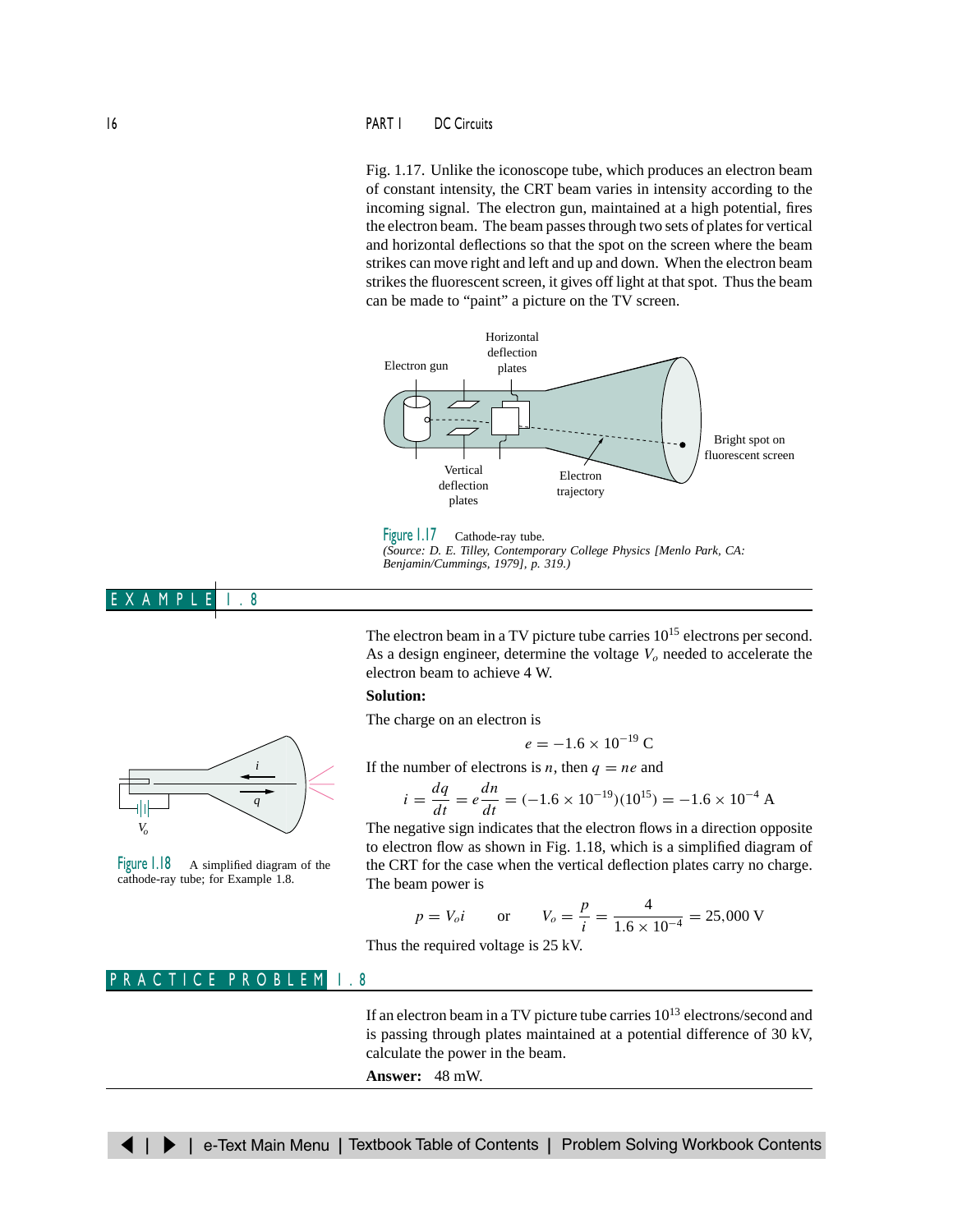## 1.7.2 Electricity Bills

The second application deals with how an electric utility company charges their customers. The cost of electricity depends upon the amount of energy consumed in kilowatt-hours (kWh). (Other factors that affect the cost include demand and power factors; we will ignore these for now.) However, even if a consumer uses no energy at all, there is a minimum service charge the customer must pay because it costs money to stay connected to the power line. As energy consumption increases, the cost per kWh drops. It is interesting to note the average monthly consumption of household appliances for a family of five, shown in Table 1.3.

| TABLE 1.3<br>Typical average monthly consumption of household<br>appliances. |              |                   |              |  |
|------------------------------------------------------------------------------|--------------|-------------------|--------------|--|
| Appliance                                                                    | kWh consumed | Appliance         | kWh consumed |  |
| Water heater                                                                 | 500          | Washing machine.  | 120          |  |
| Freezer                                                                      | 100          | Stove             | 100          |  |
| Lighting                                                                     | 100          | Dryer             | 80           |  |
| Dishwasher                                                                   | 35           | Microwave oven    | 25           |  |
| Electric iron                                                                | 15           | Personal computer | 12           |  |
| TV                                                                           | 10           | Radio             | 8            |  |
| Toaster                                                                      | 4            | Clock             | 2            |  |

|  | EXAMPLE 1.9 |  |  |  |  |
|--|-------------|--|--|--|--|
|--|-------------|--|--|--|--|

A homeowner consumes 3,300 kWh in January. Determine the electricity bill for the month using the following residential rate schedule:

Base monthly charge of \$12.00.

First 100 kWh per month at 16 cents/kWh.

Next 200 kWh per month at 10 cents/kWh.

Over 200 kWh per month at 6 cents/kWh.

#### **Solution:**

We calculate the electricity bill as follows.

Base monthly charge = \$12.00

\nFirst 100 kWh @ \$0.16/kWh = \$16.00

\nNext 200 kWh @ \$0.10/kWh = \$20.00

\nRemaining 100 kWh @ \$0.06/kWh = \$6.00

\nTotal Charge = \$54.00

\nAverage cost = 
$$
\frac{$54}{$100 + 200 + 100} = 13.5 \text{ cents/kWh}
$$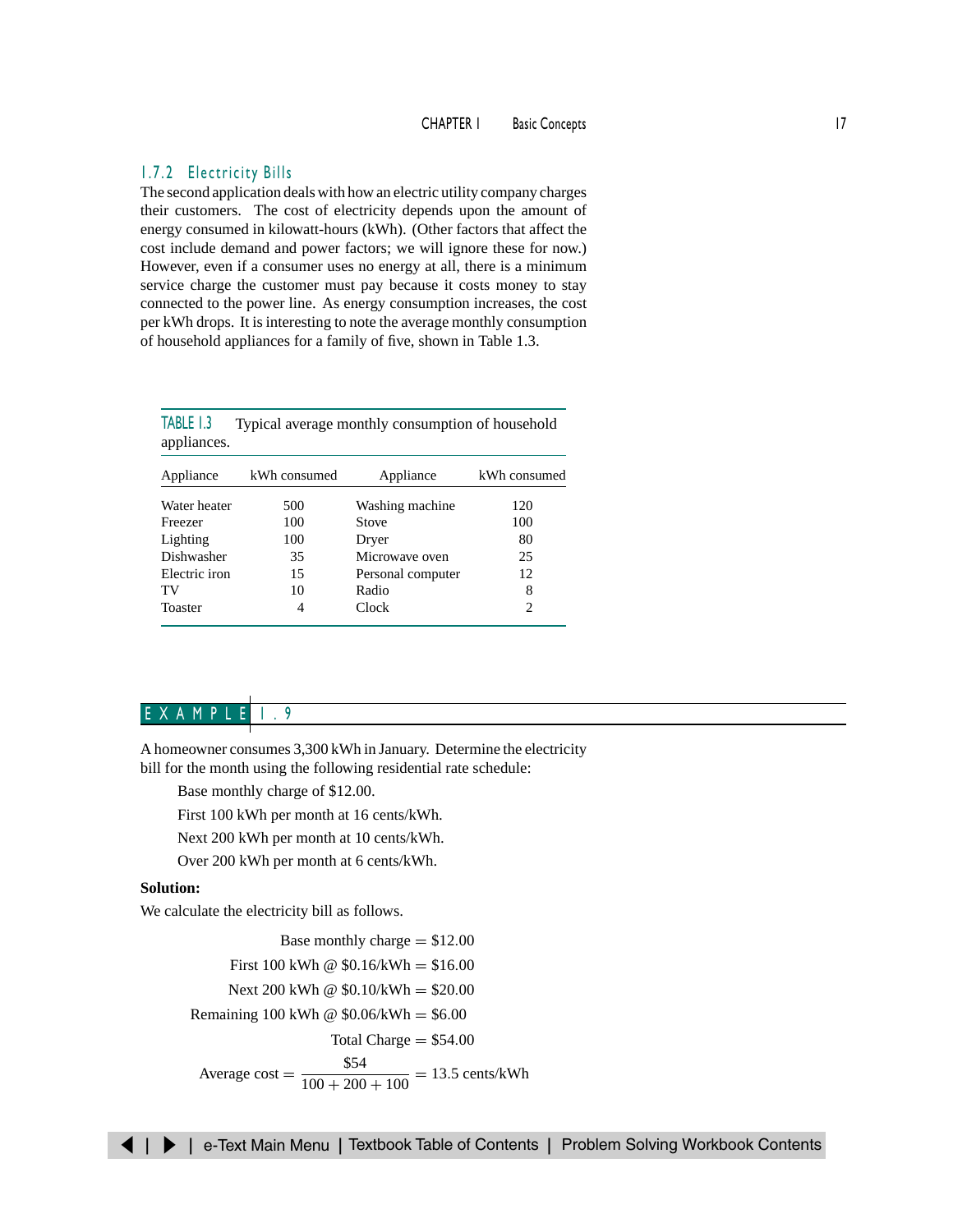#### PRACTICE PROBLEM 1.9

Referring to the residential rate schedule in Example 1.9, calculate the average cost per kWh if only 400 kWh are consumed in July when the family is on vacation most of the time.

**Answer:** 13.5 cents/kWh.

## *†***1.8 PROBLEM SOLVING**

Although the problems to be solved during one's career will vary in complexity and magnitude, the basic principles to be followed remain the same. The process outlined here is the one developed by the authors over many years of problem solving with students, for the solution of engineering problems in industry, and for problem solving in research.

We will list the steps simply and then elaborate on them.

- 1. Carefully **Define** the problem.
- 2. **Present** everything you know about the problem.
- 3. Establish a set of **Alternative** solutions and determine the one that promises the greatest likelihood of success.
- 4. **Attempt** a problem solution.
- 5. **Evaluate** the solution and check for accuracy.
- 6. Has the problem been solved **Satisfactorily**? If so, present the solution; if not, then return to step 3 and continue through the process again.

1. *Carefully Define the problem*. This may be the most important part of the process, because it becomes the foundation for all the rest of the steps. In general, the presentation of engineering problems is somewhat incomplete. You must do all you can to make sure you understand the problem as thoroughly as the presenter of the problem understands it. Time spent at this point clearly identifying the problem will save you considerable time and frustration later. As a student, you can clarify a problem statement in a textbook by asking your professor to help you understand it better. A problem presented to you in industry may require that you consult several individuals. At this step, it is important to develop questions that need to be addressed before continuing the solution process. If you have such questions, you need to consult with the appropriate individuals or resources to obtain the answers to those questions. With those answers, you can now refine the problem, and use that refinement as the problem statement for the rest of the solution process.

2. *Present everything you know about the problem*. You are now ready to write down everything you know about the problem and its possible solutions. This important step will save you time and frustration later.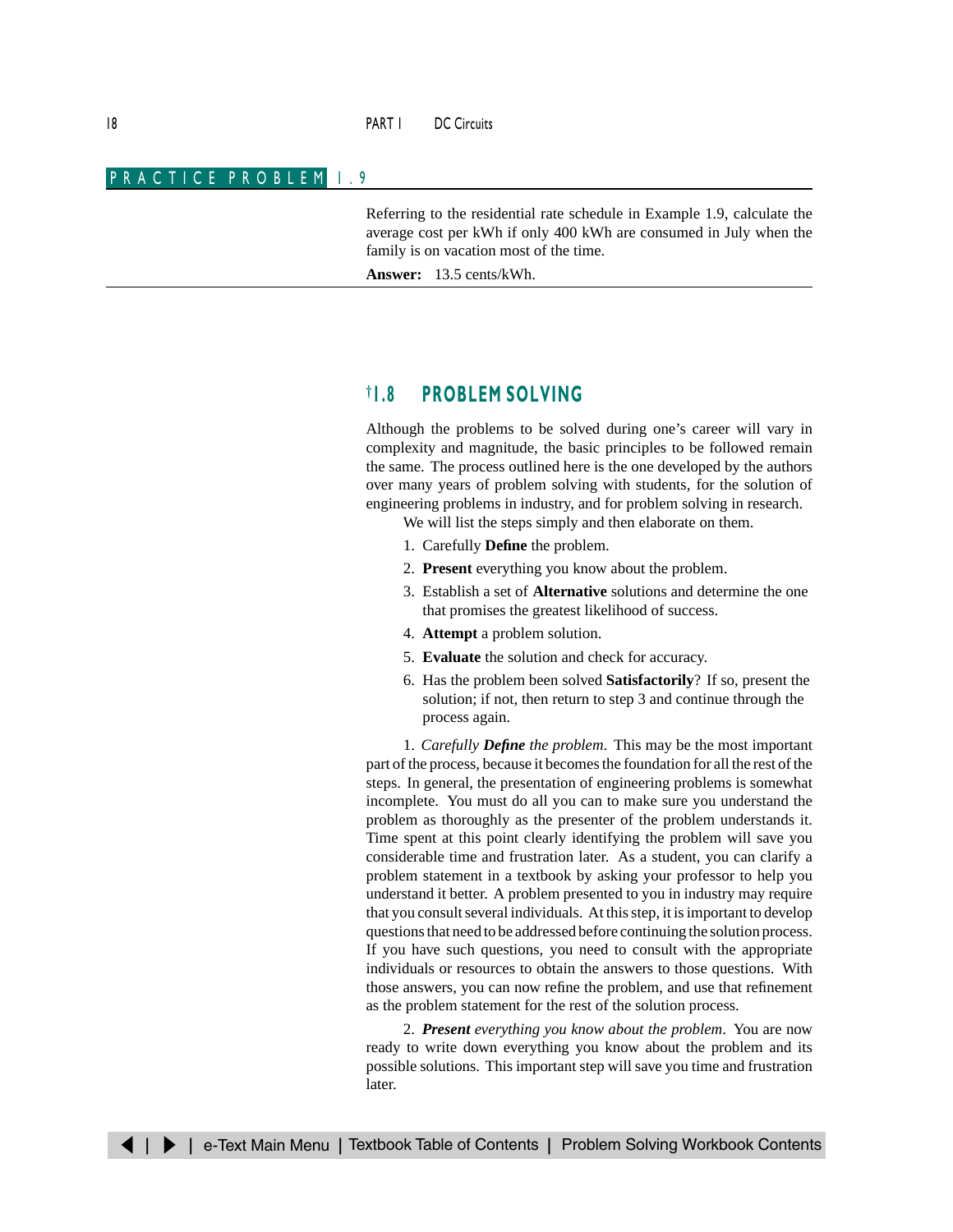3. *Establish a set of Alternative solutions and determine the one that promises the greatest likelihood of success*. Almost every problem will have a number of possible paths that can lead to a solution. It is highly desirable to identify as many of those paths as possible. At this point, you also need to determine what tools are available to you, such as Matlab and other software packages that can greatly reduce effort and increase accuracy. Again, we want to stress that time spent carefully defining the problem and investigating alternative approaches to its solution will pay big dividends later. Evaluating the alternatives and determining which promises the greatest likelihood of success may be difficult but will be well worth the effort. Document this process well since you will want to come back to it if the first approach does not work.

4. *Attempt a problem solution*. Now is the time to actually begin solving the problem. The process you follow must be well documented in order to present a detailed solution if successful, and to evaluate the process if you are not successful. This detailed evaluation may lead to corrections that can then lead to a successful solution. It can also lead to new alternatives to try. Many times, it is wise to fully set up a solution before putting numbers into equations. This will help in checking your results.

5. *Evaluate the solution and check for accuracy*. You now thoroughly evaluate what you have accomplished. Decide if you have an acceptable solution, one that you want to present to your team, boss, or professor.

6. *Has the problem been solved Satisfactorily? If so, present the solution; if not, then return to step 3 and continue through the process again.* Now you need to present your solution or try another alternative. At this point, presenting your solution may bring closure to the process. Often, however, presentation of a solution leads to further refinement of the problem definition, and the process continues. Following this process will eventually lead to a satisfactory conclusion.

Now let us look at this process for a student taking an electrical and computer engineering foundations course. (The basic process also applies to almost every engineering course.) Keep in mind that although the steps have been simplified to apply to academic types of problems, the process as stated always needs to be followed. We consider a simple example.

Assume that we have been given the following circuit. The instructor asks us to solve for the current flowing through the 8-ohm resistor.



1. *Carefully Define the problem*. This is only a simple example, but we can already see that we do not know the polarity on the 3-V source. We have the following options. We can ask the professor what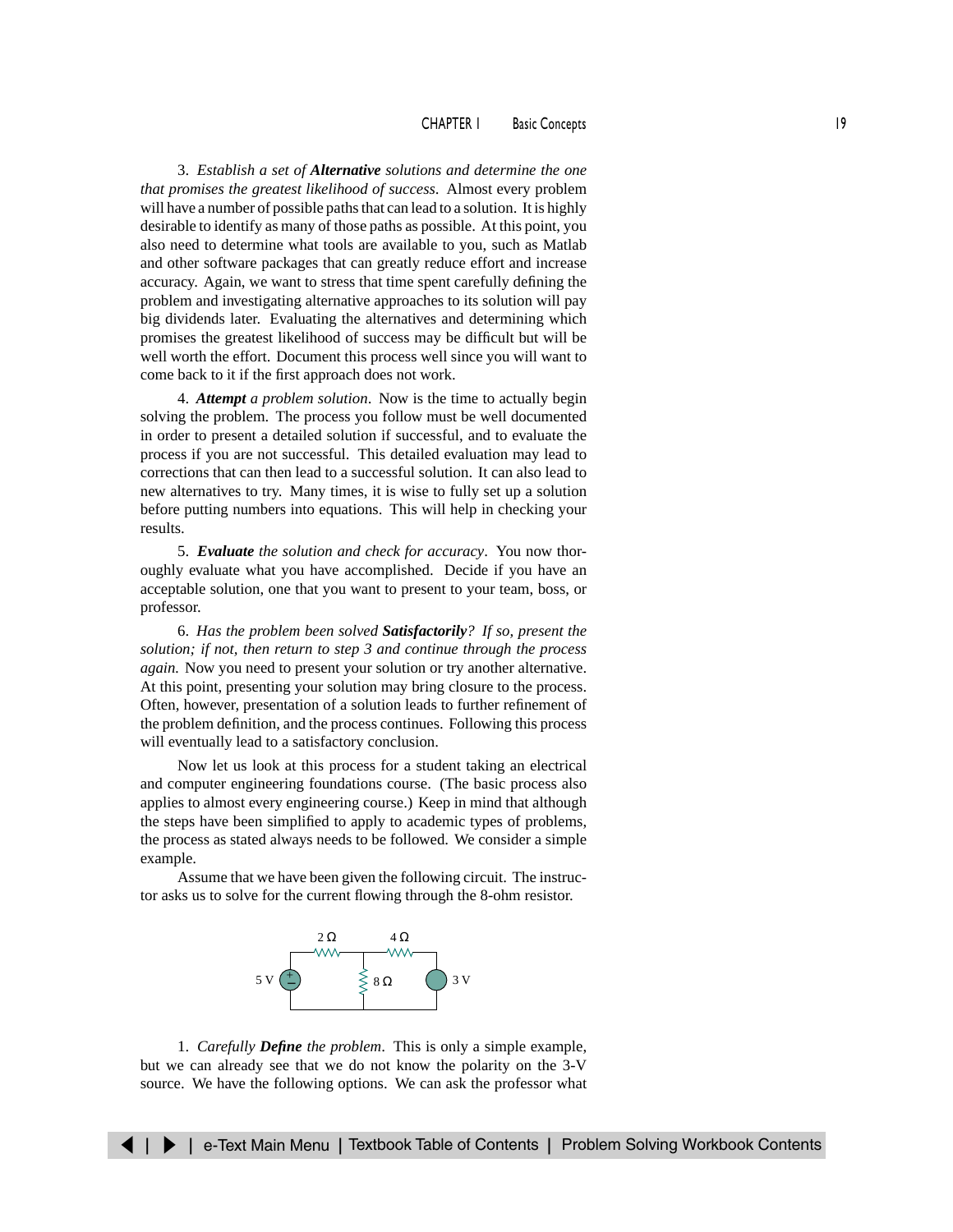#### 20 PART 1 DC Circuits

the polarity should be. If we cannot ask, then we need to make a decision on what to do next. If we have time to work the problem both ways, we can solve for the current when the 3-V source is plus on top and then plus on the bottom. If we do not have the time to work it both ways, assume a polarity and then carefully document your decision. Let us assume that the professor tells us that the source is plus on the bottom.

2. *Present everything you know about the problem*. Presenting all that we know about the problem involves labeling the circuit clearly so that we define what we seek.

Given the following circuit, solve for  $i_{8\Omega}$ .



We now check with the professor, if reasonable, to see if the problem is properly defined.

3. *Establish a set of Alternative solutions and determine the one that promises the greatest likelihood of success*. There are essentially three techniques that can be used to solve this problem. Later in the text you will see that you can use circuit analysis (using Kirchoff's laws and Ohm's law), nodal analysis, and mesh analysis.

To solve for  $i_{8\Omega}$  using circuit analysis will eventually lead to a solution, but it will likely take more work than either nodal or mesh analysis. To solve for  $i_{8\Omega}$  using mesh analysis will require writing two simultaneous equations to find the two loop currents indicated in the following circuit. Using nodal analysis requires solving for only one unknown. This is the easiest approach.



Therefore, we will solve for  $i_{8\Omega}$  using nodal analysis.

4. *Attempt a problem solution*. We first write down all of the equations we will need in order to find  $i_{8\Omega}$ .

$$
i_{8\Omega} = i_2,
$$
  $i_2 = \frac{v_1}{8},$   $i_{8\Omega} = \frac{v_1}{8}$   
 $\frac{v_1 - 5}{2} + \frac{v_1 - 0}{8} + \frac{v_1 + 3}{4} = 0$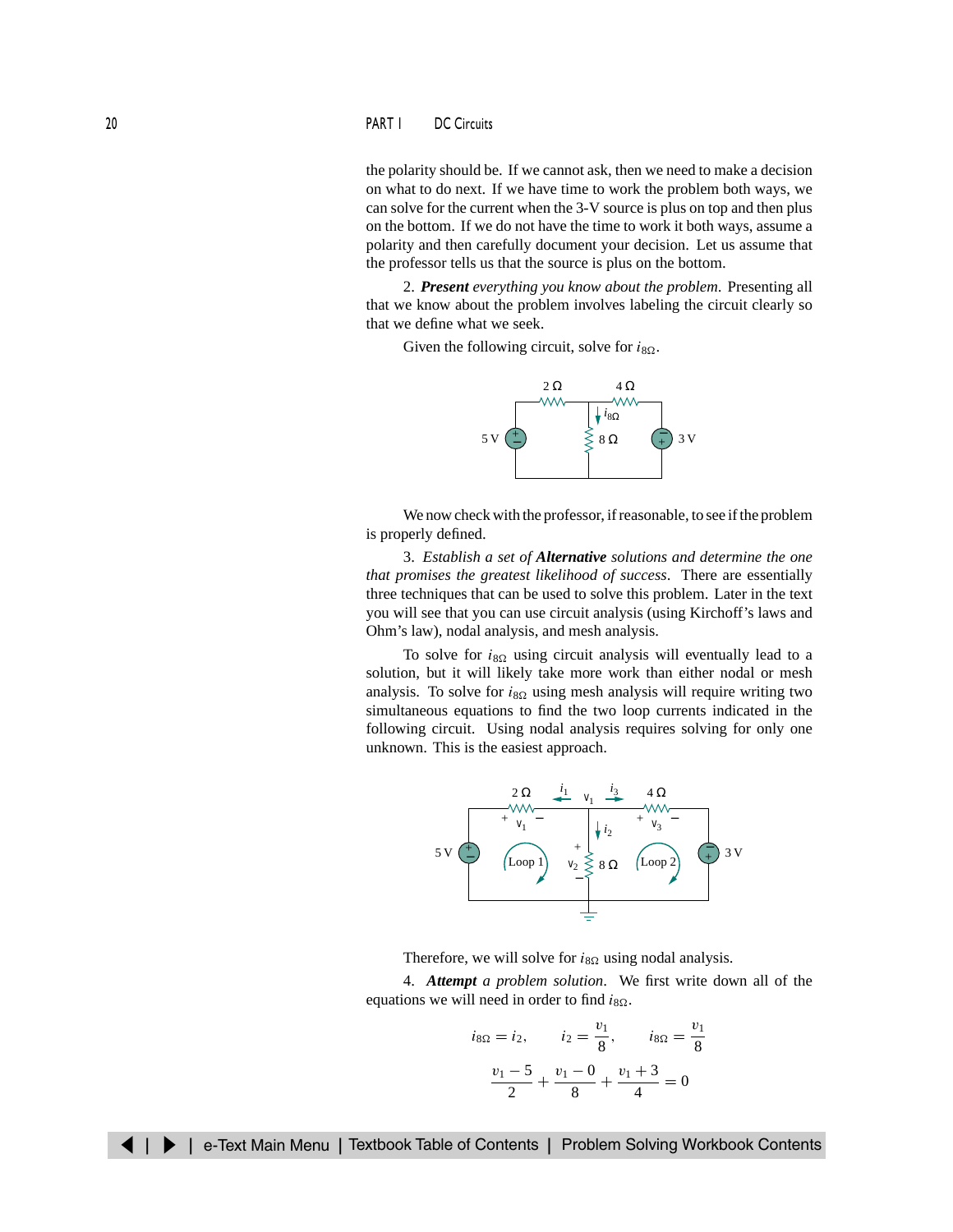Now we can solve for  $v_1$ .

$$
8\left[\frac{v_1 - 5}{2} + \frac{v_1 - 0}{8} + \frac{v_1 + 3}{4}\right] = 0
$$

leads to  $(4v_1 - 20) + (v_1) + (2v_1 + 6) = 0$ 

$$
7v_1 = +14
$$
,  $v_1 = +2$  V,  $i_{8\Omega} = \frac{v_1}{8} = \frac{2}{8} = \frac{0.25 \text{ A}}{}$ 

5. *Evaluate the solution and check for accuracy*. We can now use Kirchoff's voltage law to check the results.

$$
i_1 = \frac{v_1 - 5}{2} = \frac{2 - 5}{2} = -\frac{3}{2} = -1.5 \text{ A}
$$
  
\n
$$
i_2 = i_{8\Omega} = 0.25 \text{ A}
$$
  
\n
$$
i_3 = \frac{v_1 + 3}{4} = \frac{2 + 3}{4} = \frac{5}{4} = 1.25 \text{ A}
$$
  
\n
$$
i_1 + i_2 + i_3 = -1.5 + 0.25 + 1.25 = 0 \text{ (Checks.)}
$$
  
\nApplying KVL to loop 1,  
\n
$$
-5 + v_1 + v_2 = -5 + (-i_1 \times 2) + (i_2 \times 8) \text{ (see S. 2)}
$$

$$
= -5 + (-(-1.5)2) + (0.25 \times 8)
$$

$$
= -5 + 3 + 2 = 0
$$
 (Checks.)

Applying KVL to loop 2,

$$
-v_2 + v_3 - 3 = -(i_2 \times 8) + (i_3 \times 4) - 3
$$
  
= -(0.25 × 8) + (1.25 × 4) - 3  
= -2 + 5 - 3 = 0 (Checks.)

So we now have a very high degree of confidence in the accuracy of our answer.

6. Has the problem been solved **Satisfactorily**? If so, present the solution; if not, then return to step 3 and continue through the process again. This problem has been solved satisfactorily.

> **WW** The current through the 8-ohm resistor is 0.25 amp flowing down through the 8-ohm resistor.

## **1.9 SUMMARY**

- 1. An electric circuit consists of electrical elements connected together.
- 2. The International System of Units (SI) is the international measurement language, which enables engineers to communicate their results. From the six principal units, the units of other physical quantities can be derived.
- 3. Current is the rate of charge flow.

$$
i = \frac{dq}{dt}
$$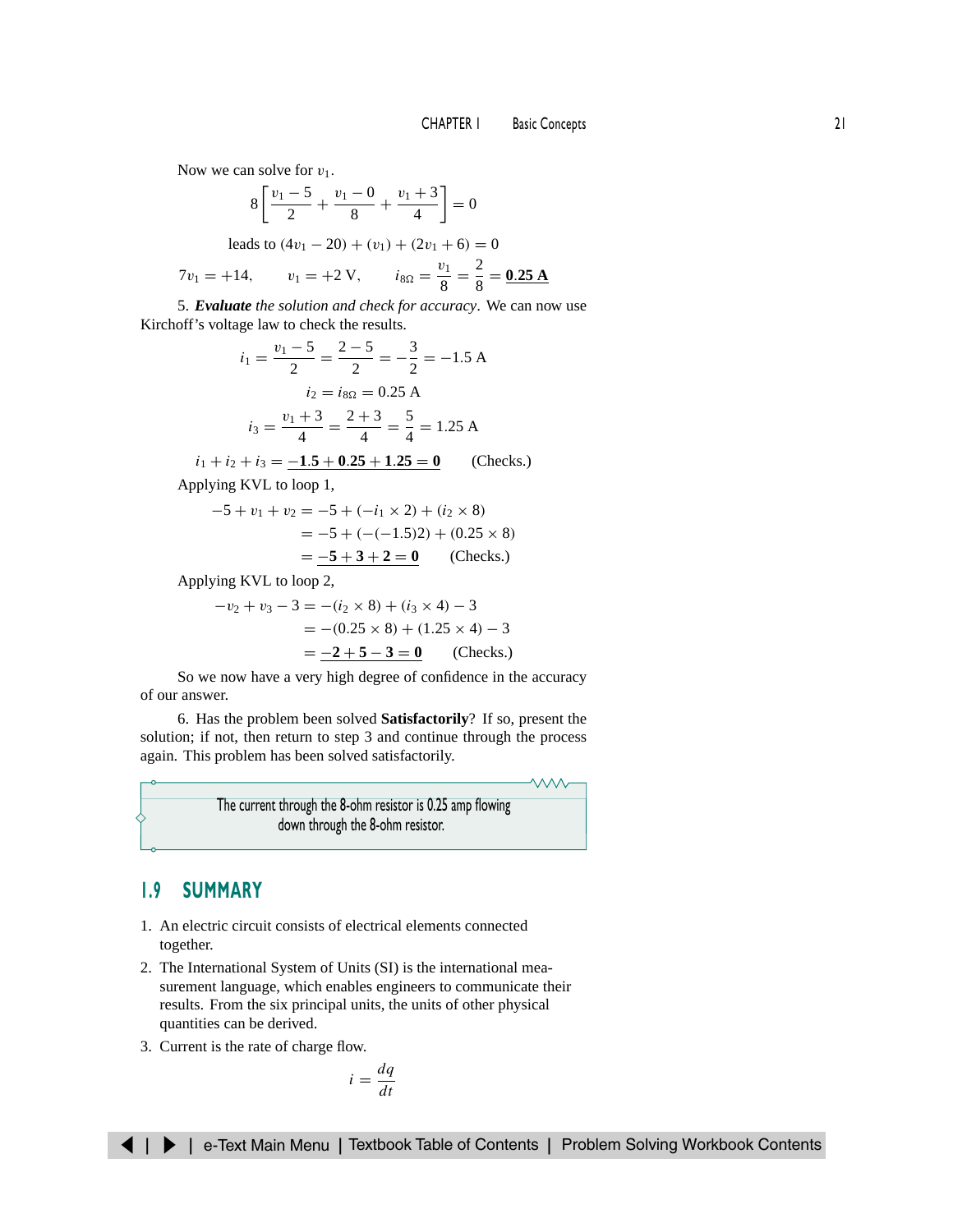4. Voltage is the energy required to move 1 C of charge through an element.

$$
v=\frac{dw}{dq}
$$

5. Power is the energy supplied or absorbed per unit time. It is also the product of voltage and current.

$$
p = \frac{dw}{dt} = vi
$$

- 6. According to the passive sign convention, power assumes a positive sign when the current enters the positive polarity of the voltage across an element.
- 7. An ideal voltage source produces a specific potential difference across its terminals regardless of what is connected to it. An ideal current source produces a specific current through its terminals regardless of what is connected to it.
- 8. Voltage and current sources can be dependent or independent. A dependent source is one whose value depends on some other circuit variable.
- 9. Two areas of application of the concepts covered in this chapter are the TV picture tube and electricity billing procedure.

#### REVIEW QUESTIONS

- **1.1** One millivolt is one millionth of a volt. (a) True (b) False
- **1.2** The prefix *micro* stands for: (a)  $10^6$  (b)  $10^3$  (c)  $10^{-3}$  (d)  $10^{-6}$
- **1.3** The voltage 2,000,000 V can be expressed in powers of 10 as:
	- (a)  $2 \text{ mV}$  (b)  $2 \text{ kV}$  (c)  $2 \text{ MV}$  (d)  $2 \text{ GV}$
- **1.4** A charge of 2 C flowing past a given point each second is a current of 2 A. (a) True (b) False
- **1.5** A 4-A current charging a dielectric material will accumulate a charge of 24 C after 6 s. (a) True (b) False
- **1.6** The unit of current is: (a) Coulomb (b) Ampere (c) Volt (d) Joule
- **1.7** Voltage is measured in:
	- (a) Watts (b) Amperes
	- (c) Volts (d) Joules per second
- **1.8** The voltage across a 1.1 kW toaster that produces a current of 10 A is:
	- (a) 11 kV (b) 1100 V (c) 110 V (d) 11 V
- **1.9** Which of these is not an electrical quantity?
	- (a) charge (b) time (c) voltage
	- (d) current (e) power
- **1.10** The dependent source in Fig. 1.19 is:
	- (a) voltage-controlled current source
		- (b) voltage-controlled voltage source
		- (c) current-controlled voltage source
		- (d) current-controlled current source



Figure 1.19 For Review Question 1.10.

*Answers: 1.1b, 1.2d, 1.3c, 1.4a, 1.5a, 1.6b, 1.7c, 1.8c, 1.9b, 1.10d.*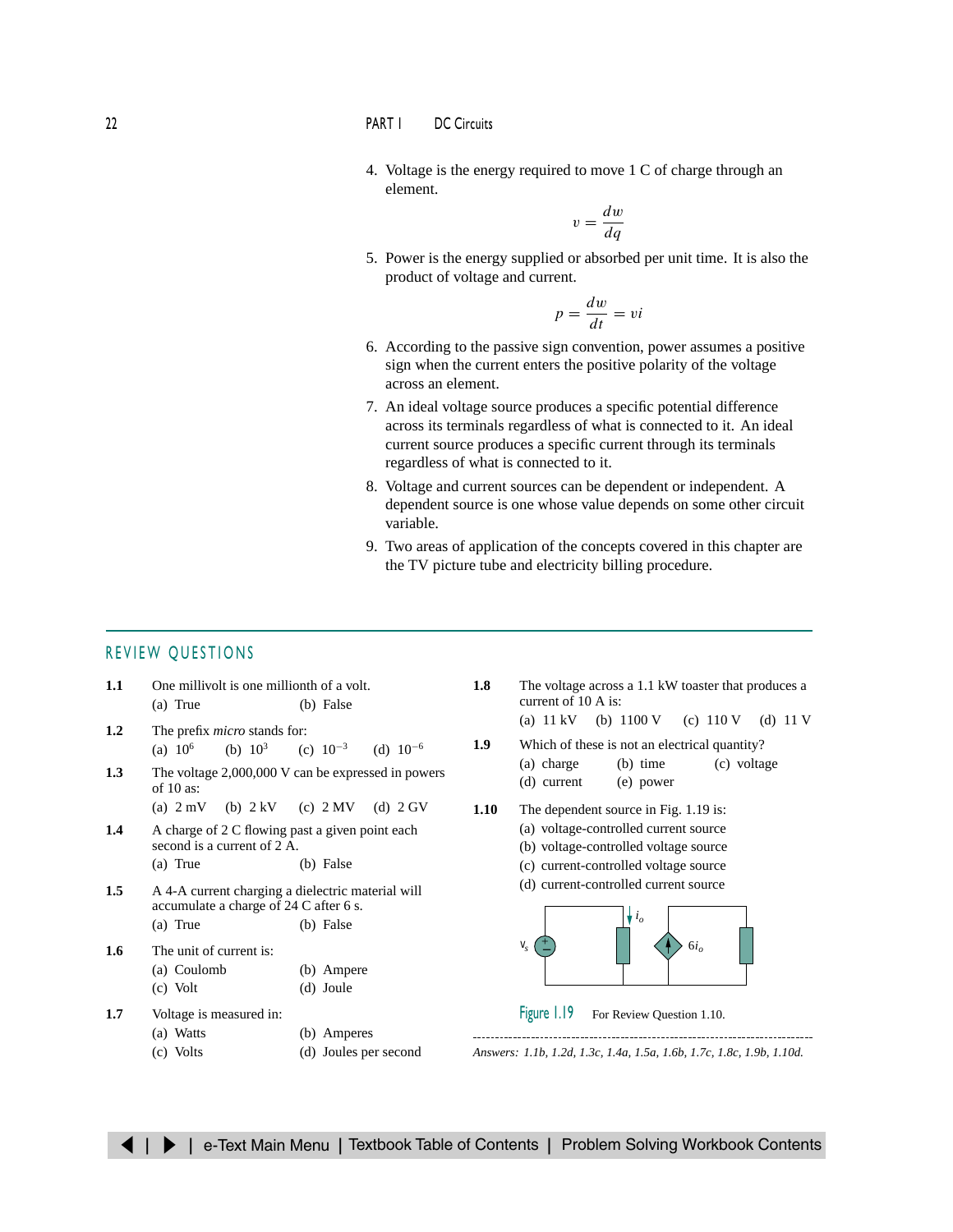## PROBLEMS

## **Section 1.3 Charge and Current** 1.1 How many coulombs are represented by these amounts of electrons: (a)  $6.482 \times 10^{17}$  (b)  $1.24 \times 10^{18}$ <br>(c)  $2.46 \times 10^{19}$  (d)  $1.628 \times 10^{2}$ (d)  $1.628 \times 10^{20}$

- **1.2** Find the current flowing through an element if the charge flow is given by:
	- (a)  $q(t) = (t + 2)$  mC
	- (b)  $q(t) = (5t^2 + 4t 3)$  C
	- (c)  $q(t) = 10e^{-4t}$  pC
	- (d)  $q(t) = 20 \cos 50 \pi t$  nC
	- (e) *q(t)* = 5*e*−2*<sup>t</sup>* sin 100*t µ*C
- **1.3** Find the charge  $q(t)$  flowing through a device if the current is:
	- (a)  $i(t) = 3$  A,  $q(0) = 1$  C (b)  $i(t) = (2t + 5)$  mA,  $q(0) = 0$ (c) *i(t)* = 20 cos*(*10*t* + *π/*6*) µ*A, *q(*0*)* = 2*µ*C (d)  $i(t) = 10e^{-30t} \sin 40t$  A,  $q(0) = 0$
- **1.4** The current flowing through a device is  $i(t) = 5 \sin 6\pi t$  A. Calculate the total charge flow through the device from  $t = 0$  to  $t = 10$  ms.
- **1.5** Determine the total charge flowing into an element for  $0 < t < 2$  s when the current entering its positive terminal is  $i(t) = e^{-2t}$  mA.
- **1.6** The charge entering a certain element is shown in Fig. 1.20. Find the current at: (a)  $t = 1$  ms (b)  $t = 6$  ms (c)  $t = 10$  ms





**1.7** The charge flowing in a wire is plotted in Fig. 1.21. Sketch the corresponding current.





**1.8** The current flowing past a point in a device is shown in Fig. 1.22. Calculate the total charge through the point.





**1.9** The current through an element is shown in Fig. 1.23. Determine the total charge that passed through the element at:

(a)  $t = 1$  s (b)  $t = 3$  s (c)  $t = 5$  s





### **Sections 1.4 and 1.5 Voltage, Power, and Energy**

- **1.10** A certain electrical element draws the current  $i(t) = 10 \cos 4t$  A at a voltage  $v(t) = 120 \cos 4t$  V. Find the energy absorbed by the element in 2 s.
- **1.11** The voltage *v* across a device and the current *i* through it are

$$
v(t) = 5 \cos 2t \text{ V}, \qquad i(t) = 10(1 - e^{-0.5t}) \text{ A}
$$

Calculate:

- (a) the total charge in the device at  $t = 1$  s
- (b) the power consumed by the device at  $t = 1$  s.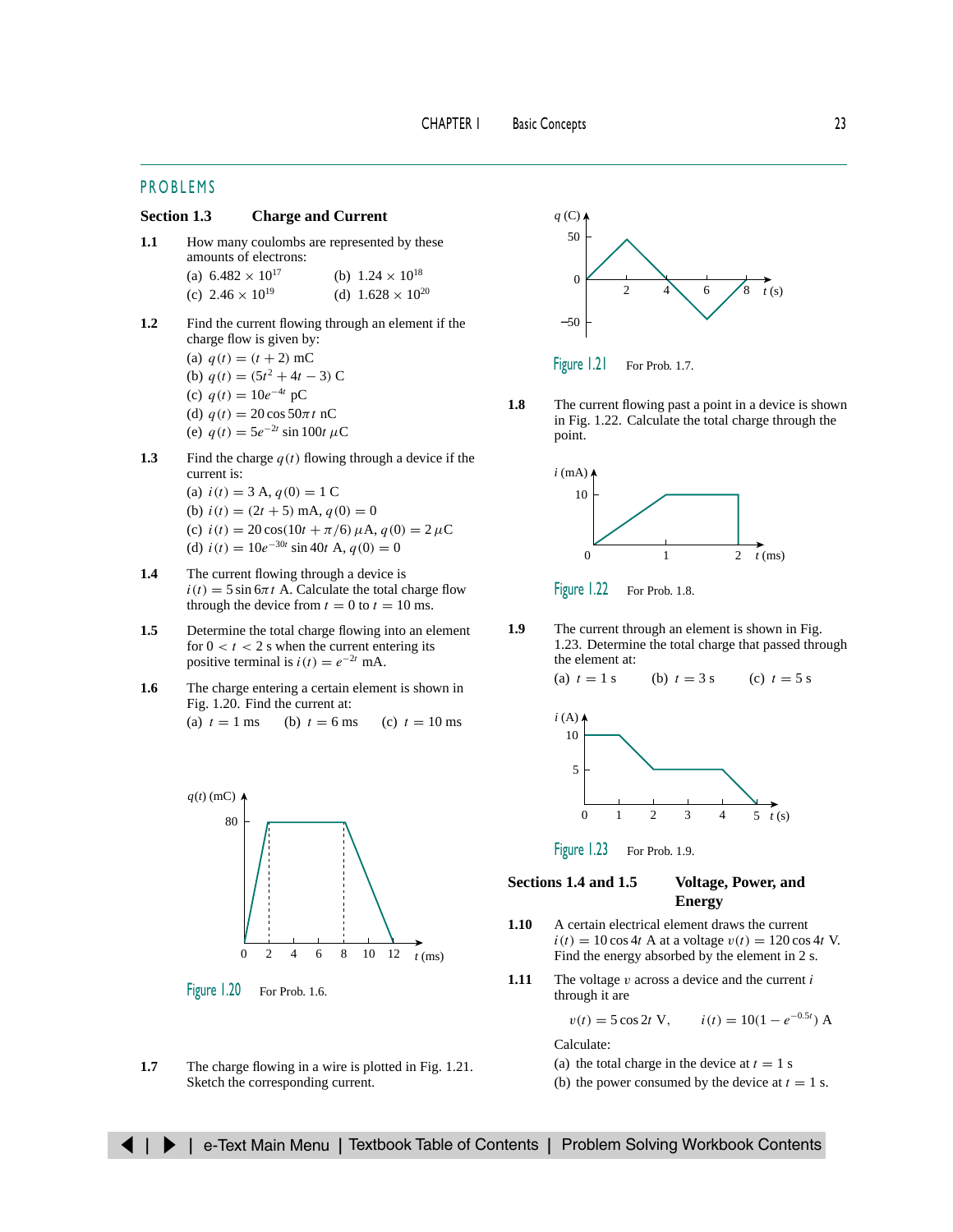- **1.12** The current entering the positive terminal of a device is  $i(t) = 3e^{-2t}$  A and the voltage across the device is  $v(t) = 5 \frac{di}{dt}$  V.
	- (a) Find the charge delivered to the device between  $t = 0$  and  $t = 2$  s.
	- (b) Calculate the power absorbed.
	- (c) Determine the energy absorbed in 3 s.
- **1.13** Figure 1.24 shows the current through and the voltage across a device. Find the total energy absorbed by the device for the period of  $0 < t < 4$  s.



Figure 1.24 For Prob. 1.13.

#### **Section 1.6 Circuit Elements**

**1.14** Figure 1.25 shows a circuit with five elements. If  $p_1 = -205$  W,  $p_2 = 60$  W,  $p_4 = 45$  W,  $p_5 = 30$  W, calculate the power  $p_3$  received or delivered by element 3.



Figure 1.25 For Prob. 1.14.

**1.15** Find the power absorbed by each of the elements in Fig. 1.26.



Figure 1.26 For Prob. 1.15.

**1.16** Determine  $I_0$  in the circuit of Fig. 1.27.





**1.17** Find  $V<sub>o</sub>$  in the circuit of Fig. 1.28.



Figure 1.28 For Prob. 1.17.

#### **Section 1.7 Applications**

- **1.18** It takes eight photons to strike the surface of a photodetector in order to emit one electron. If  $4 \times 10^{11}$  photons/second strike the surface of the photodetector, calculate the amount of current flow.
- **1.19** Find the power rating of the following electrical appliances in your household:
	- (a) Lightbulb (b) Radio set
	- (c) TV set (d) Refrigerator
	- (e) Personal computer (f) PC printer
	- (g) Microwave oven (h) Blender
- **1.20** A 1.5-kW electric heater is connected to a 120-V source.
	- (a) How much current does the heater draw?
	- (b) If the heater is on for 45 minutes, how much energy is consumed in kilowatt-hours (kWh)?
	- (c) Calculate the cost of operating the heater for 45 minutes if energy costs 10 cents/kWh.
- **1.21** A 1.2-kW toaster takes roughly 4 minutes to heat four slices of bread. Find the cost of operating the toaster once per day for 1 month (30 days). Assume energy costs 9 cents/kWh.